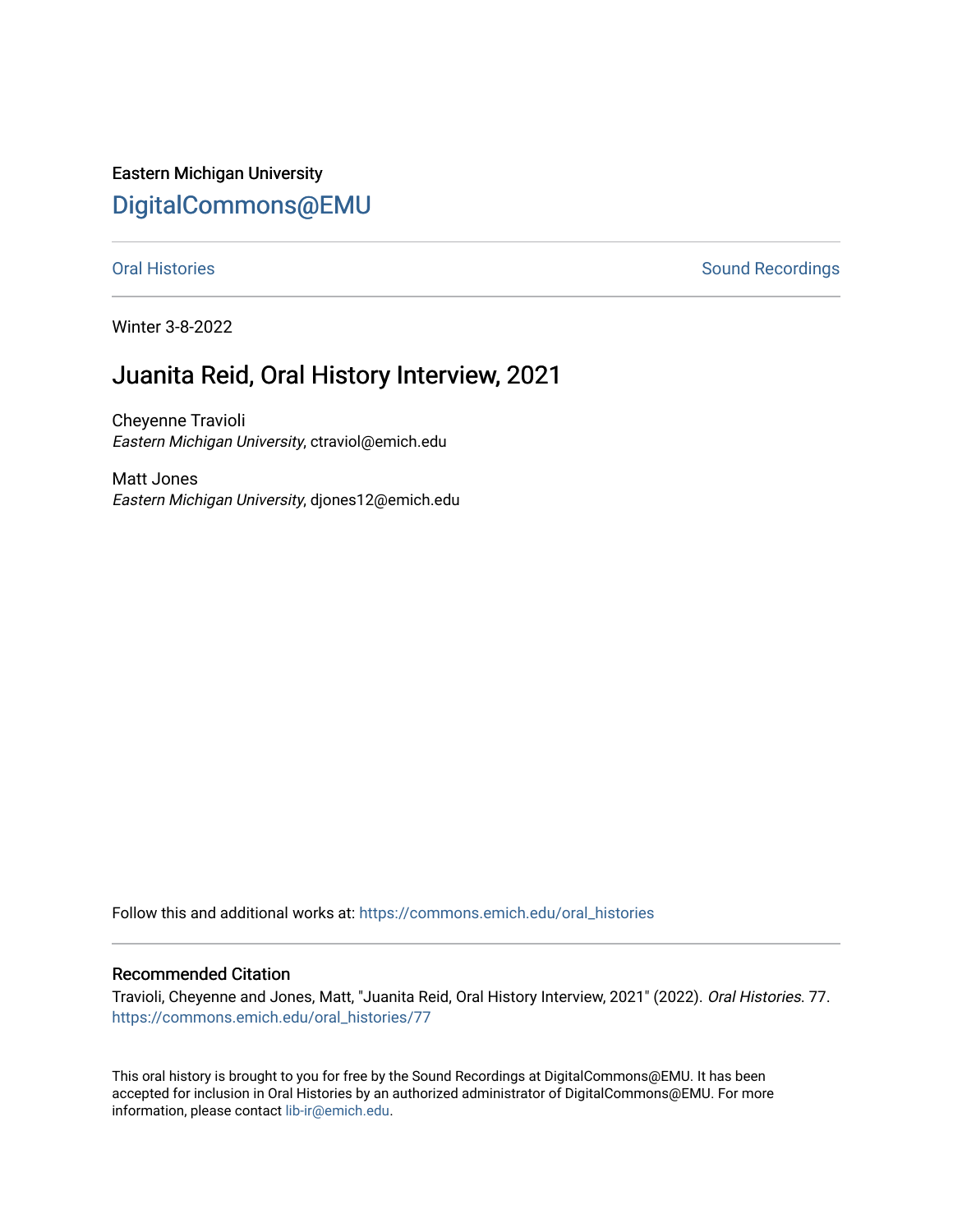Eastern Michigan University, Oral Histories, EMU Logo Change Oral History Project

Oral History Interview with Anthony Derezinski (AD)

Interview conducted by History graduate student Michael Seitter (MS) and EMU Archives lecturer Matt Jones (MJ) on April 9, 2021 via Zoom.

Transcribed by Michael Seitter

## [BEGIN TRANSCRIPT: 00:00:18]

CT: Today is Friday April 9, 2021. This is Oral History Techniques graduate student Cheyenne Travioli. Today I am speaking from Ypsilanti, Michigan with former EMU Vice President of University Relations, Juanita Reid. An EMU Alum herself, Reid also served as Executive Associate to the President, Secretary to the Board of Regents, Associate Director of Development and Assistant Director of Financial Aid. In addition to her twenty eight years with EMU, Reid also spent three years at Washtenaw Community College as Assistant to the President. I am so glad you were able to meet with us today, I have been looking forward to it all semester.

JR: Thank you, looking forward to it myself.

CT: Okay. So my first question, just to get us warmed up here…can you tell me a little about your childhood growing up? Who were your parents and what did they do for a living?

JR: Okay. I was born in Washington D.C. and raised between Washington D.C. and a small-town in Prince George's County, Maryland, Upper Marlboro, Maryland. I went to an all-Black elementary school. Taught by all-Black teachers and during high school, junior high school and high school, our school was integrated, when I was in, I think, maybe the 11th grade, and the integration was not with students, it was with faculty. The teaching faculty. And so it was my first experience of, um, having caucasian teachers. After having gone through almost eleven years of public education with African American faculty. That experience probably was the biggest development. That with along with my parents who were not educated in higher education, but did have high school degrees, diplomas. We come from a very large family. My paternal father is of Hispanic descent, Puerto Rican. My mother is of Western Indies. So I uh,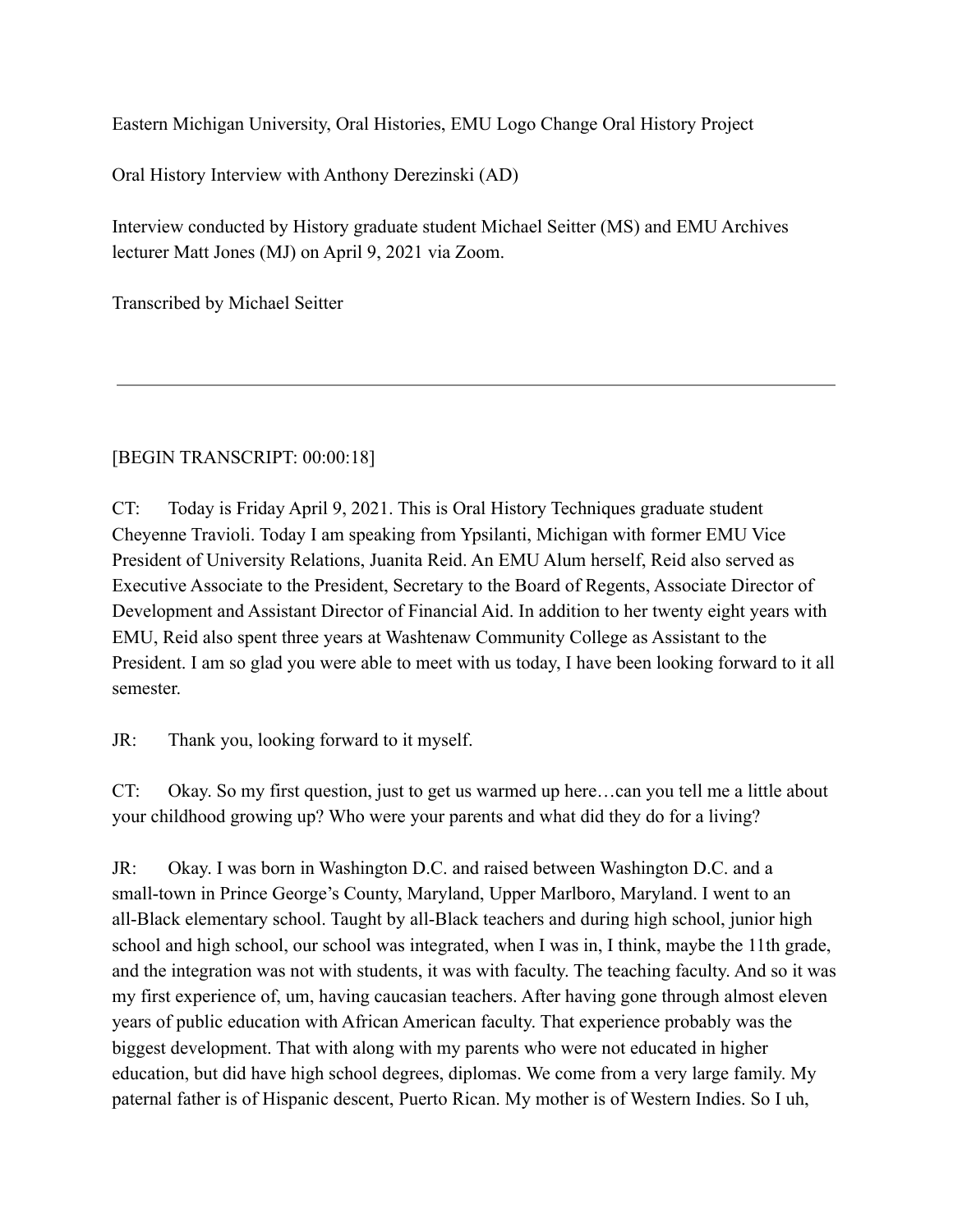come from a very mixed background. My siblings have a biological African American father and there were ten of us, and I am the youngest. Youngest of ten. And there is a gap between the ninth and the tenth, of about, I think it is about almost nine years, eight and a half, nine years. So for practical purposes, I grew up as an only child, because all of my siblings were much older. And that experience I think, in and of itself, afforded me far more opportunities probably than my siblings had. When you look at both the decades that we were growing up, but also the experiences of being the only child having a lot more opportunity to do a lot more different things than they did…and they were changing times. They grew up in a very different time than what I did. But, I also had tremendous support coming from my siblings who had experienced a lot of things that I had not and that um interaction in my childhood and growth and development, as I became a teenager and then as an adult, probably gave me a lot more experiences that I would not have had had I not had the fortune of being their younger sibling. They guided me significantly through my early years and into my adult years. I am not sure what else I need to tell you. What else would you like to know? [laughs]

CT: No, no, that was great. I wanted to ask a follow up question of what that experience was like, growing up with you know…ten children, but you kind of already went into that so…

JR: Yeah, my siblings…all of us were educated. We all went to school, so even my oldest sibling went to a two-year college. My oldest brother graduated from a four-year college, so all of them had professions and education, because my mother was the biggest advocate of education. Huge advocate of education, and so without her, will if you will, [laughs] if I could call it anything else, you really did not have a choice but to further your education. You had to finish high school and you definitely, if you had the opportunity to go to college, it was required. And that has been passed on to my children, my grandchildren. You don't have an option. Education is not an option. It is a requirement. And that, for that I'm thankful that she had that foundation for us in terms of education.

CT: Yeah, that's awesome. My life, I myself kind of have that experience as well, so…

MJ: Can I, can I jump in here for a second, um did any of your siblings go to EMU before you?

JR: No, I'm a transport to Michigan.

MJ: Okay.

JR: Yeah. Born and raised in Maryland. I went to undergraduate school in West Virginia. Only because it was a historically Black institute at that time, when I was there. I did get to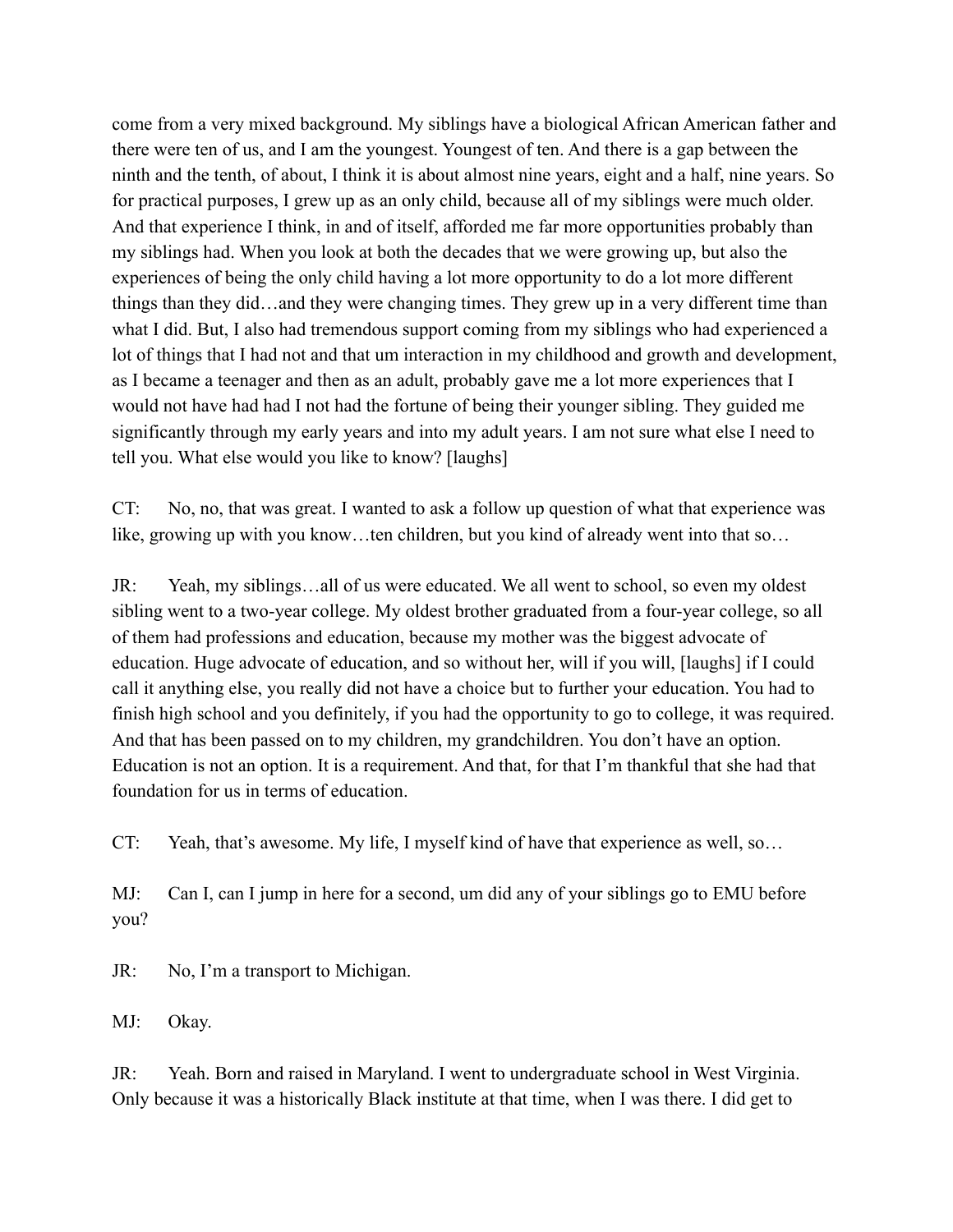experience reverse integration. It went from a historically Black institution to a predominantly white institution with students of color coming from states all over the country. And they were the foundation in terms of students staying on the campus. During the day, you would not have known it was ever a historically Black institution, and that was a huge influence in my education and my growth and development. Big.

MJ: In what way? Can you explain that more?

JR: Sure. Again, the dynamics of the campus when I first got there, we were saying that the change, and I'm trying to recall, they had a slogan. It was a window and the best way I can describe it, is that there was a slogan on the campus at that time that talked about integration from the perspective of "this is a window into the country in terms of things to come." I will recall it because over the years I have repeated it but it's a great slogan that the marketing department came up with. But it really was profound in terms of describing the changes that we were going through in the 60s and so you've got to put that, within the perspective of what was happening during the 60s, and here you have a historically Black institution that was experiencing reverse integration. And it became like a melting pot, and it worked. It truly worked. But, the students who came, the white students who came to campus, came during the day. They did not reside on the campus even from afar, they just transported themselves and lived in the communities around the campus, but did not live on the campus because the campus was predominantly Black students from out of state. Predominantly. And then, when I finished, I decided that we worked a little while and then decided to take a break and ended up in Michigan going to Eastern Michigan University for my first master's degree. And that too was a great experience and a great decision to do. And it was chosen, because during that time nationally, it was known for education and I thought I wanted to be a teacher. That lasted for a very short period of time after doing my student teaching. [laughs] I didn't want to do it.

MJ: Yeah. I'm sorry Cheyenne.

CT: No you're fine.

MJ: But, I have to ask.

JR: I think those are great questions because as you will hear me talk through this whole local issue that we will eventually get through…much of my grounding and growth and development and experiences going from state to state in my education really rounded out my standing on the issue.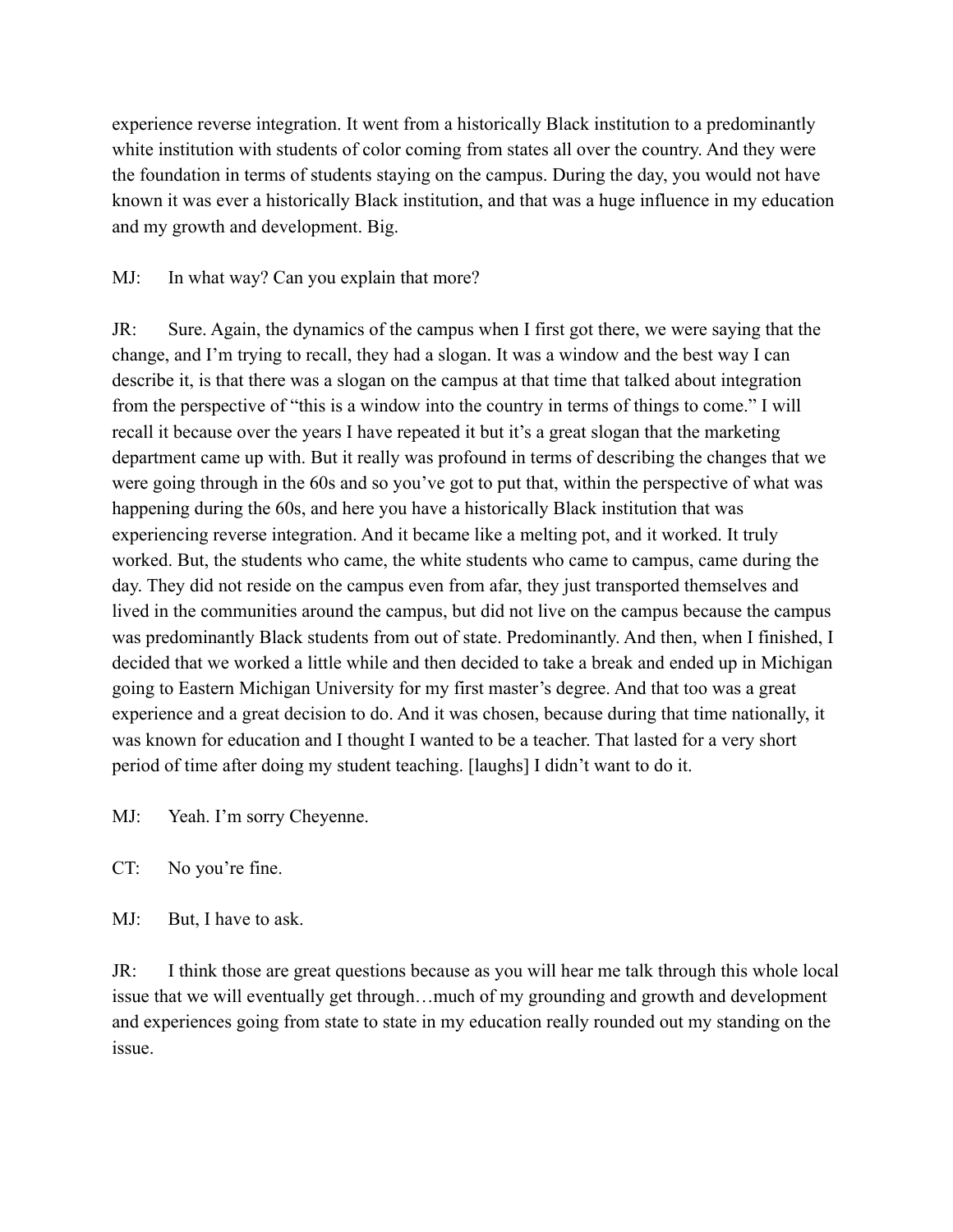MJ: Mhm, mhm. Alright, well I am going to duck back out now. I have a million questions that I am going to stop.

CT: Well, going right off of diversity, I want to ask you about diversity in administration in a moment, but what was the student climate like during your time as a student at EMU with respect to diversity?

JR: I was a graduate student and I worked in…I have to remember…I think it was called the, office of, it was within Student Affairs, but they had an opportunity office that really developed programs and services closely aligned with the Dean of Students and my graduate student job was to develop programs for minority students on campus because it was a good number. And I don't think that the number has changed over the years, perhaps a couple of years, but we're talking amongst what twenty some thousand students. You probably have ten percent minority students on campus and the Office of Student Affairs and Minority Affairs always wanted to make sure that we had programs during key times on campus bringing in speakers and those kinds of things. And so that was my opportunity to bring in social development for minority students through that office. I think the climate on campus at that time wasn't too bad. But there were things happening in the country slowly making changes and what have you and by the way, that office also embraced Hispanic students and programs as well as Native American programs. It was, all in all, inclusive. So, many minority programs or minority student organizations were affiliated with that particular office in terms of developing programs and initiatives for the students. I think that change was occurring during that time, good change. And I probably would think that also talking about the 70s by that time, '72 to '74, we had already gone through the 60s, with significant change in the country, with things that occurred that became catalysts to activity with change throughout…and Eastern, Eastern's climate was no different I think than any other major institutions in the country in terms of its services and what was happening on the campuses. I don't remember too many disruptive kinds of activities on campus during that time. But I do remember proactive activity. Marches, programs that were dedicated to understanding changes that were happening in the country. And for that, I think that Eastern was probably low key, amongst all of the other institutions in terms of what it was doing because it was happening, but, the bigger institutions in Michigan were taking the lead in terms of things that they were doing. Your University of Michigan, your Michigan State, your larger institutions. And then there is Wayne State that was in the middle of a predominantly Black city, Detroit. So they got the highlights, but Eastern was still doing its thing during that time. [laughs]

CT: Great. In what ways would you say the climate or diversity changed over time, once you were an employee?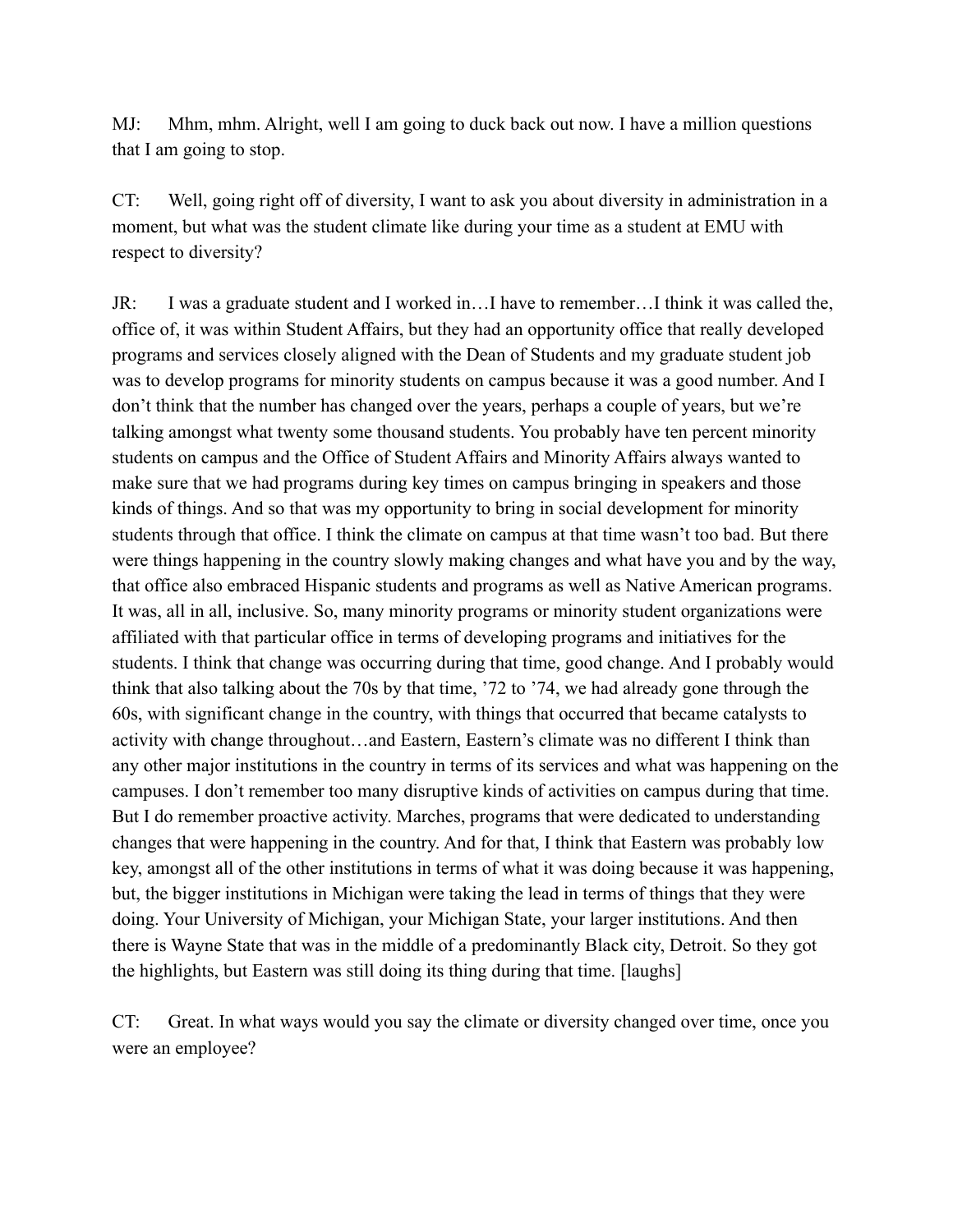JR: Well, I think that much of the management of student activities and programs and services, while it fell within the Student Affairs Office, were a group of Black faculty and staff. And there was an official organization, who took the lead, I would say, in terms of ensuring that students were understanding and having conversations in large groups on a regular basis about what was happening in the country, what was happening in higher education, what was happening on the campus. Some of the changes that were impactful for them. And as the Black faculty and staff took leadership, we were rather given the responsibility if you will, to manage, to make sure…to manage the programs and the services, and where the students, giving them guidance in terms of what they should be doing and could be doing about the things they felt strongly about. And staying within the rules and guidelines so that they would stay out of jail, not be um, not be invited to leave the campus because of their position on things. I mean I have gone through and sat through and seen and observed sit-ins outside of the president's office, marches on campus, um disruption on campus…but not to the point that it was uncontrolled. Now, in some peoples' minds, it could very well have felt like, looked like, that it was uncontrolled. But what they were doing was no different than what we were seeing across the country, in terms of colleges and campuses, and their activities. No different. And for the Black faculty and staff we were very proud of the position that they were taking. And it was a responsible position and they did responsible things. If they were marching, they followed the rules and regulations of marching. If they did sit ins, they were not violent, they were not disruptive, they were disruptive to the point that they were doing a sit in. But they were not disruptive in terms of any type of any dangerous situation to anyone on campus. And Black Faculty and Staff was a very strong organization from Martin Luther King events to even a position on, um, who was engaged in developing the golf course? Because at that time it was a South African golfer who was being engaged to develop a golf course. And at that time the country had sudden policy shifts where we were not supposed to support anything from South Africa because of their civil rights situations there. Then we were faced with the situation of, should we support a golfer who was from South Africa to build a golf course? Now that's one thing that I disagreed with, because I think a form of discrimination is to push everybody into one category just because of their background. And in this instance the golfer had done so much, that supported doing the right thing by different people. This is Gary Player, from South Africa. He was pulled into the madness of nothing given the opportunity as who he was as opposed to where he was from. He was South African, yes, but he was not a part of apartheid. People did their homework and because he was South African it was the decision was, I mean it was the Black Faculty and Students, everybody that you could think of took a position, a formal position, that he should not be chosen as a person to help develop the golf course simply because he was from South Africa. That didn't feel right to me. It's singling out an individual to represent something that we were all against, that, for which he was not responsible, he just happened to be from South Africa. Never a supporter of apartheid ever that we could determine after doing our research, and yet he was barred. To me that was wrong. That's one example of how powerful I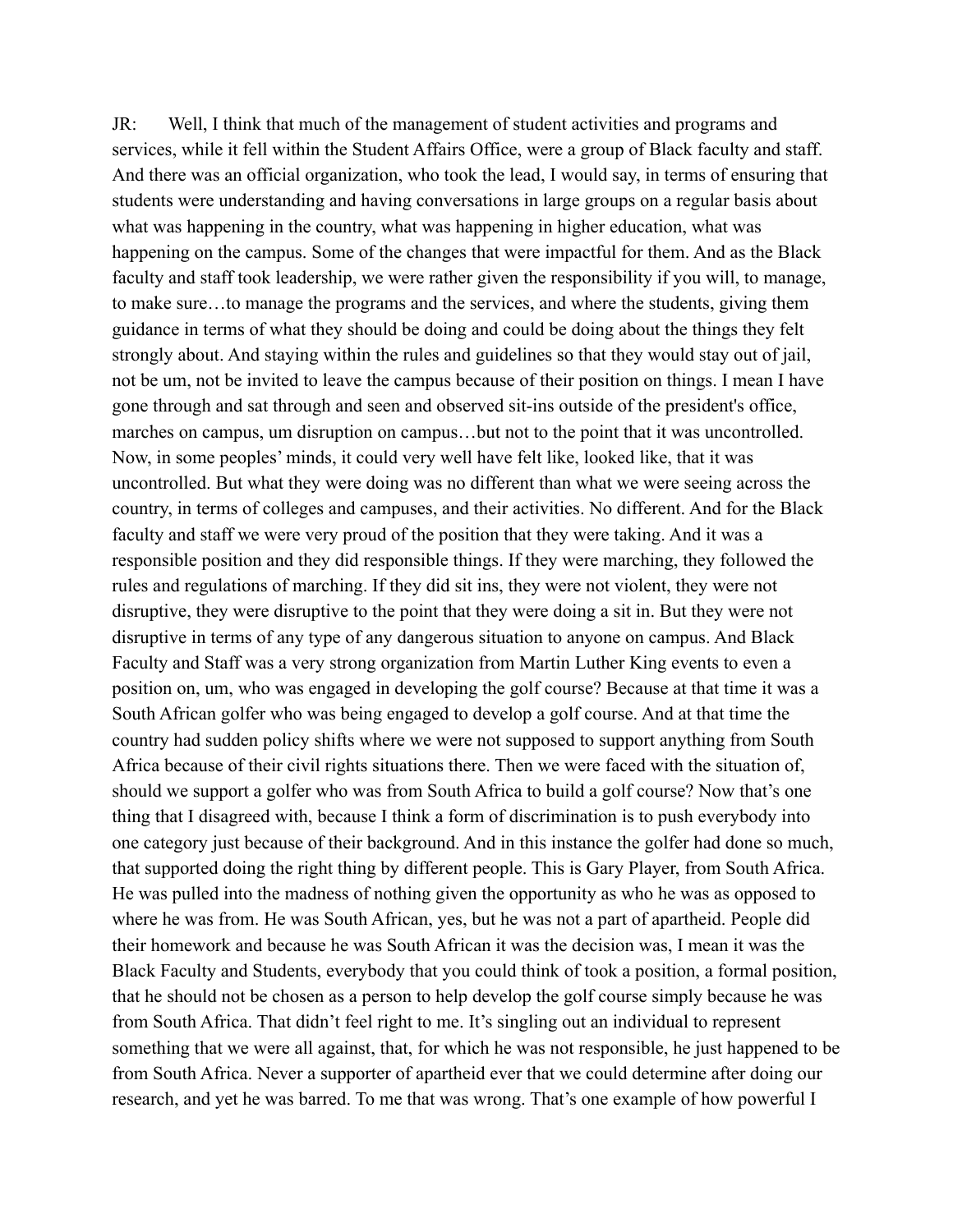think some organizations can be within an organization, within a higher ed institution. And later on we're going to talk about some other examples of how powerful some organizations on campus can be and still be out of order, yet totally on board for education.

CT: Wow.

JR: And if at any time you think that I am giving you too long of answers you let me know, I'll shorten them.

MJ: No!

JR: [laughs]

MJ: I always tell interviewees that rambling is exactly what we're after.

JR: [laughs] Yeah, you get a lot more information that way don't you?

MJ: Yeah [laughs]

CT: Um, well kind of backtracking a little bit, back to your time as a student, do you remember, you know, what the views towards the logo were? And if so, what were they?

JR: Logo meaning?

- CT: The Huron Logo mascot…
- JR: Oh, the logo you said…not the local.

CT: Yeah…Sorry. [laughs]

JR: Um and this was as a student?

CT: As a student, yeah.

JR: Yeah...um so I am going to remind you that I was born and raised on the east coast in Washington, DC and I'm going to do this connecting here because when I got to Eastern Michigan University this was not the first time that I had heard about people being against the use of logos. Because we had the Washington Redskins and all my young life I could never understand why um sport teams or anyone else would depict a people in a negative way…and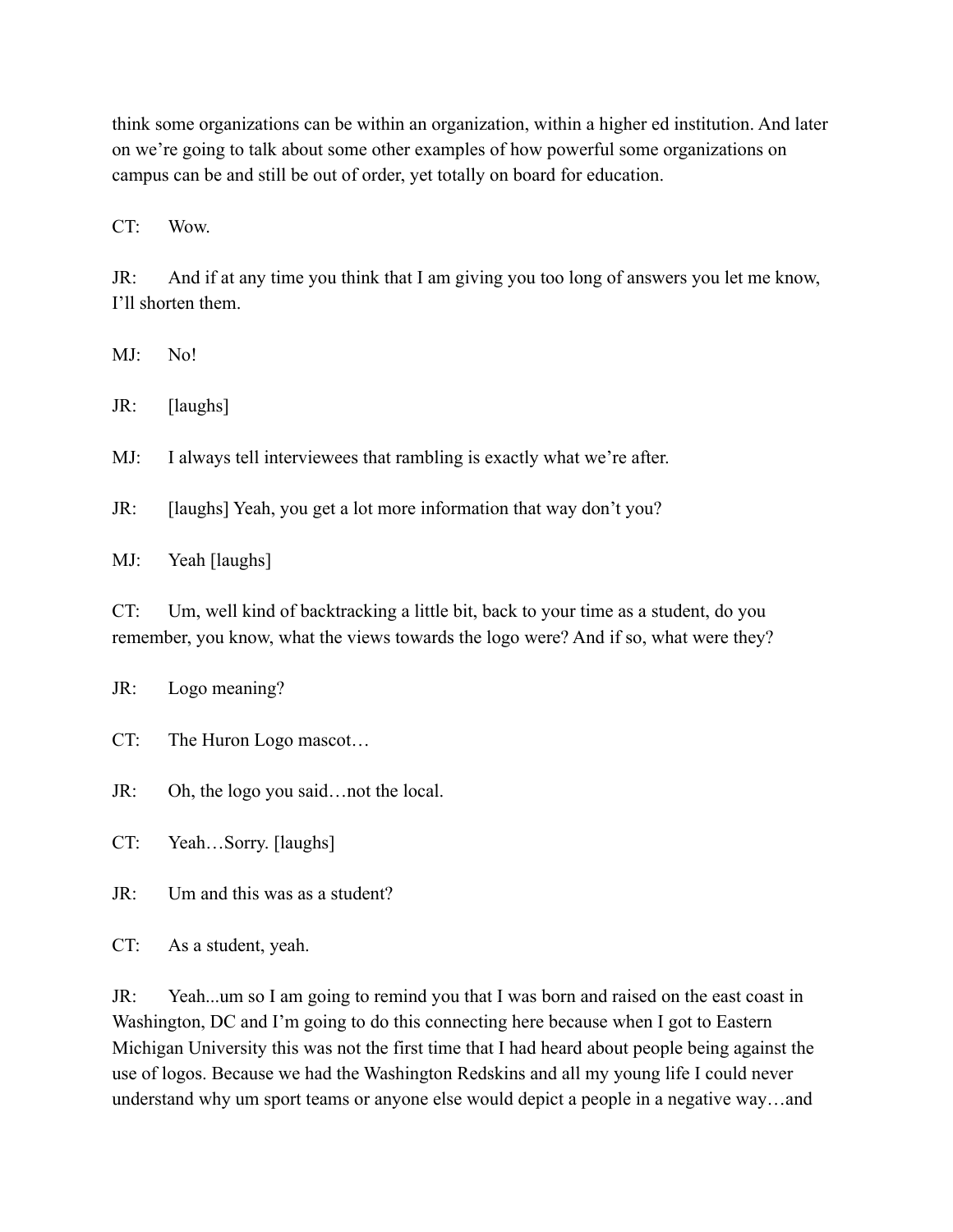whether it was intended or not intended it was occurring before our eyes and to retain something that continued behavior that was negative didn't ever make any sense to me. Even when I was younger and before I got to EMU. I get to EMU and then here is the same thing. By the way, when I first applied to EMU as a graduate student, I wasn't interested in what their logo was. I could not have told you what their logo was at that time. I am interested in getting my master's degree and moving on with my life. But, as I was introduced to going to a football game and watching the students being dressed in, with face paint, and no clothes, and headgear…and these were not Native Americans, these were caucasian kids doing this. Occasionally I would even see an African American student doing it and not understanding how could you do that because in my mind I have already learned about people doing images of blackface, doing that during those times. And those are issues that are with us today. I mean if you still look at what's happening in society today, we have all these politicians for example who forgot that they did something bad twenty years ago, run for office, and your history does keep up with you because people will dig and dig and dig until they find something and you find all of these individuals, who oh by the way I was dressing up as, in a costume. Not internalizing the impact of that depiction would have on the people that they were degrading. There's no connection there and to see it in the stands as a student, never could understand why, just why? There were so many other options that people could use for logos. Why did it have to be negative? And it wasn't so much the actual dressing and the appearance, it was their actions that were very disturbing.

MJ: Hmm.

JR: Their actions were very very very disturbing. On the depictions of being um angry and wild and dangerous. Didn't make any sense to me. [Phone rings] So sorry...

MJ: It's okay.

JR: I meant to turn this off…[laughs]

MJ: Okay [laughs]

JR: There. And so that um, again when I was applying to go to Eastern Michigan, I came from a high school that had eagles, the Frederick Douglas Eagles. Why Hurons? And then seeing the students in the stands and their actions…and of course you know there was always alcohol involved and the more you involved alcohol the worse the activity becomes. I mean it was outrageous, it was truly outrageous. And beyond my comprehension at that time that the institution was stirring that, but never ever ever thinking that years later I would be involved in the name change. Absolutely no connection for me whatsoever. Totally outraged about seeing it as a student and understanding the connection about how people had depicted blacks the same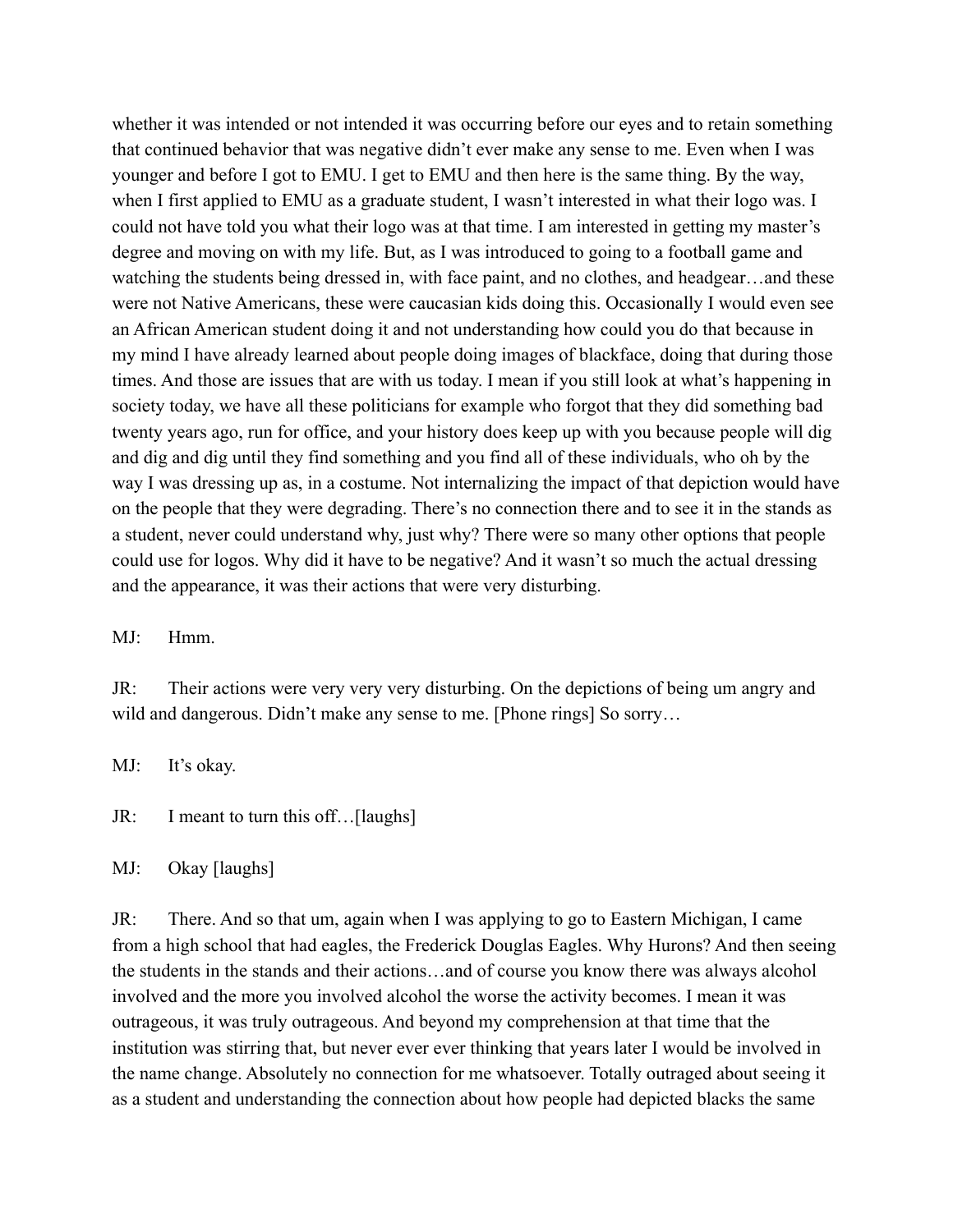way. As being angry when really that anger was probably there but more fear tied with anger and that was depicted as someone who was dangerous in terms of a black man, especially. So when you think about two strong emotions, of anger and fear, and depict that in somebody's face not understanding which is going on, which is more overpowering than the other? You do have a negative depiction of an individual. And that is exactly what has, what has been done over and over and over again in our society, in terms of how we depict people without giving any understanding or empathy to what they bring to that situation. Or how it affects their activity, affects people that they're depicting negatively. Profound to me, I can't understand it.

MJ: That was just a great description and answer and I am wondering if you felt so strongly about it, even as a student…graduate student, seeing things enacted on campus. There must have been other people too who were disturbed by it. And was anybody voicing that at the time?

JR: I can't tell you that I knew of anyone…I think that there were some Native American organizations on the campus who were voicing concerns about it, but it never rose to the level of seeing anybody take on actions to address it.

## MJ: Hmm, mhm.

JR: It was just kind of, "Oh there's students in the stands." And even later, hopefully it comes up in the discussion about how logos and mascots were just kind of put aside and not really addressed in terms of the impact they were having. "Oh they're just students at a football game." Well no, it's far more than that, but I can tell you that I'm pretty sure that there were Native American organizations, active, very active organizations on the campus who were saying this should stop. But nobody ever took it up ever as a serious action. And you would think that maybe Black students should have some empathy towards that, but they were on their own path of having to defend their own situation, so what have you. So, um, to answer your questions, I didn't see any activity coming out of the administration that was dealing with [it]. It was almost as though it was expected, [like] it's okay, we've been doing it all this time, it's alright. [laughs]

MJ: Mhm, mhm. Okay.

JR: And I think that over time you see the position of those kinds of things gradually changing that caused us, especially from younger generations, (your older generations were settled in during that time), saying yes that was a depiction that they accepted as being okay. And that, therein lies a huge gap between the generations who were coming into Eastern Michigan University seeing that and many other institutions, and colleges, and universities, and high schools across the country. Coming in seeing that and saying "no more," as time, as years went by. And then you have the older generation saying "Yeah but that's a depiction that keeps the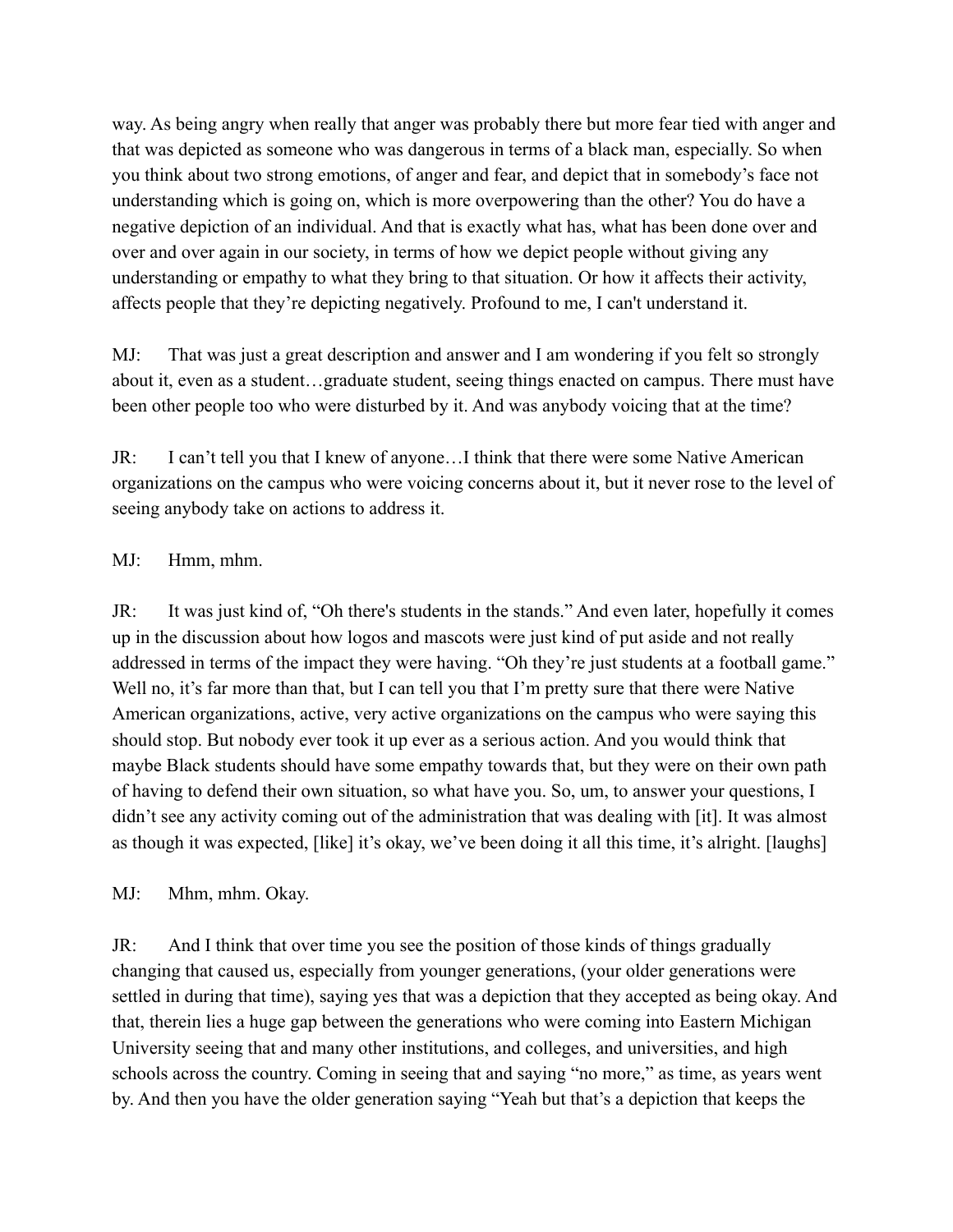attention on us," it really wasn't. The attention was negative and they didn't see that. They saw it as "At least we're getting attention." Albeit negative. And I know that that is a strange concept. And even for me today that is a very strange concept, that any attention is better than negative, better than no attention even if it's negative. I don't know [laughs].

MJ: Thank you for that.

CT: Well Matt kind of asked my next question, but I mean, would you say during the years of 1989, like leading up to 1989, how would you describe the feelings towards the logo in administration at that time?

JR: Well, I think that as the years went by, more and more concerns across the country, and that included right on our campus, bringing attention to many high schools, and colleges and universities that were using or depicting negative logos that were disparaging to people. And so, yeah, we started to see and hear nothing big initially. But just a kind of a quiet concern and movement growing about the use of the Huron logo. And I think the emphasis came when so many students, in smaller situations across the country and across the state specifically, started to bring this to the attention of legislators and other folks, with complaints. Basically writing complaints about these logos being negative depictions of people, and it ended up in the civil rights- Michigan Civil Rights Department. And I think that would've been somewhere in the mid to late 80s…maybe somewhere in there. That's when the attention started to grow and the minute that hit the national news about various states starting to look at logos…I think that's what wrapped up the organizational structures on campuses across the country and in high schools for us to start that debate.

CT: Okay. What was the initial reaction to the logo change on the administration side post-Civil Rights Department announcement?

JR: Well, I'm not sure exactly of the timing but what I recall is that, even after the Michigan Department of Civil Rights directed that institutions and high schools start to review the use of the logos, even at that time I'm pretty sure nobody paid attention to them. That's how powerful I think that some of these sports organizations and teams across the country, from the professional level right down to little leagues, that's how strong sports had taken a position. And nobody did anything for probably two or three years. Until, again, the activities I think on campuses started to grow as a result of their becoming knowledgeable about the commission, that the Civil Rights Commission saying you should be reviewing this. And it finally hit Eastern's campus and I'm not sure how it hit us so hard so fast. Because there were lots of organizations. There were high schools…Ypsilanti High School I believe had a Native American logo and I never heard of them doing anything about it, but somehow EMU jumped to the national level quickly. Now the first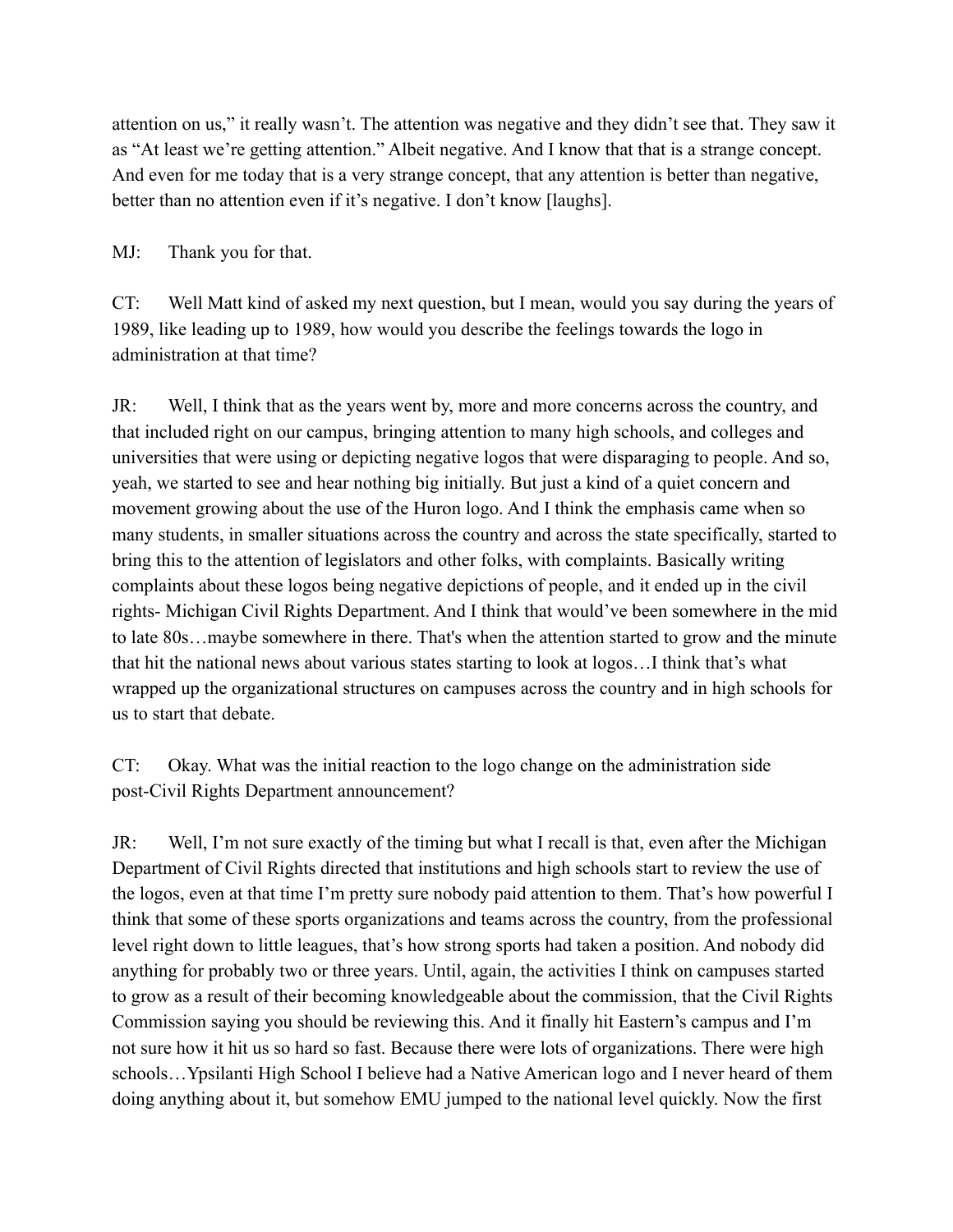thing that I remember seeing or having done was, a committee was established and that committee was led by the athletic director…

MJ: Gene Smith.

JR: Gene Smith.

MJ: Yeah.

JR: In my mind, asking an athletic director to lead an initiative that would change the logo of a sports team was as closely related to the saying, "Let's put the fox in the hen house" [laughs]. There was going to be no win for him just as we found out there was no win for anyone who had to take the leadership role on reviewing this. But Gene Smith did, in fact, convene a committee or commission; it went on for a length of time with lots of committees and subcommittees and my colleague [Vice President for Development] Kathleen Tinney, who is now deceased, also worked on that. They did research, they tried to find representation from Native American tribes. They did interviews with students, with the community. Keep in mind that the whole city of Ypsilanti was so entrenched in this logo that there were businesses that had names of Huron this, Huron that. Huron Automotive, Huron whatever. Because that became a branding for the city. And unfortunately that commission came back and had somewhat of a split decision in terms of their recommendation. And if I'm not mistaken, in terms of the historical perspective on this, and if you've done your research and you know more, let me know where I go wrong, but it seems to me that the committee came back and it had not necessarily a split decision but it certainly was not a profound decision. It was half of the committee or commission said "keep the logo," and the other half said change it. There came the rush of pandemonium that just kind of rambled out of control. So the [laughs] the recommendation went to the Board [of Regents]. I believe they took a vote. Gene Smith was married to, I think, a Native American. So I don't think that resonated for anyone at that time. Nevertheless, he took the leadership role on that committee or commission and when they made their recommendation it was not a profound recommendation to change it. It was kind of a split decision.

## MJ: Mhm.

JR: And they reported, I believe, that they could not find any representatives of Native American tribes that could speak to the issue and so then later that was found to be not an accurate statement. It just became fraught with more entanglement in terms of what we're going to do. That was what started that big snowball roll down the hill on the logo. That committee [laughs].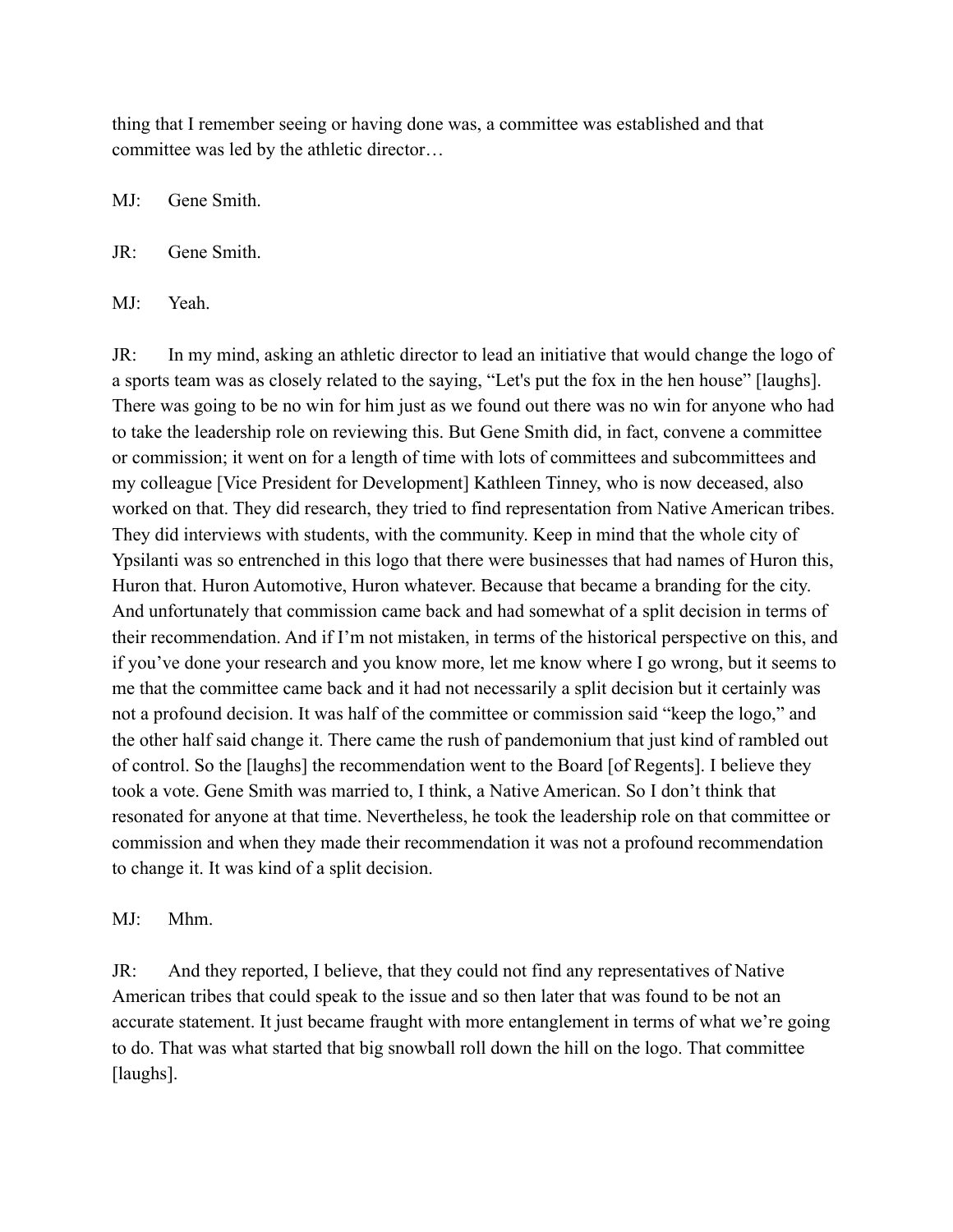MJ: Was that the committee that was assigned to review the logo to decide if it was offensive?

JR: Yeah.

MJ: Alright, so that's where it started to get a little tense? After they decided that, yeah the logo is fine?!

JR: Yeah. They…pretty much. How they could say it was not offensive? If you'd ever gone to a football game…and it was football more so than basketball for some reason. I never really saw it, a little bit of it in basketball, but no other sport more so than football. That's where you really saw it. And it was offensive.

MJ: Okay, hmm. Well, I have another follow up here. Again, Cheyenne I apologize [laughs]

CT: [laughs] No, you're fine!

MJ: Okay. We've heard from other interviewees it was athletics on one side and the rest of the university on the other side…and I'm wondering do you think that Gene Smith had something to do with that? Or do you think that would have happened regardless of who the AD was or who was in charge of that committee?

JR: Well, again, logos are associated with sports. And I'm sure that whoever assigned that committee to Gene Smith thought that- it's in sports. He's the athletic director, he should be the leader. And again, probably that should not have occurred because it played into the whole thought process that you're asking the very people who have allowed this over in the athletics side of the institution to review this and come back with a recommendation. Why do you think the recommendation is going to be anything other than "keep it?" So um, if you really wanted to do that, I'm not sure who could've been assigned that role as a committee that would've been a level playing field for everybody because when you look at the institutional structures, you've got faculty, you've got students, you've got administration. Those are your three main pods of individuals on any campus. So students, yeah maybe they could've done it, but that would've been a dividing factor there. Faculty probably didn't want to be too involved but maybe were pulled into the madness simply because of the position that they were taking, one side or the other saying "oh it's not a big deal," or, "oh yes it is." Then you've got the athletics side and athletics play a big role in any college or university in terms of presence on the campus. Sometimes it's as profound at some institutions to be a leading factor in why a student decides to go to an institution. It's because they're a Big Ten or they're a Mac this or whatever. Sports and its winning records divert attention to students because it's exciting. I mean it is what it is. So the fact that Gene was given that position, I always thought at that time, I said this is a no win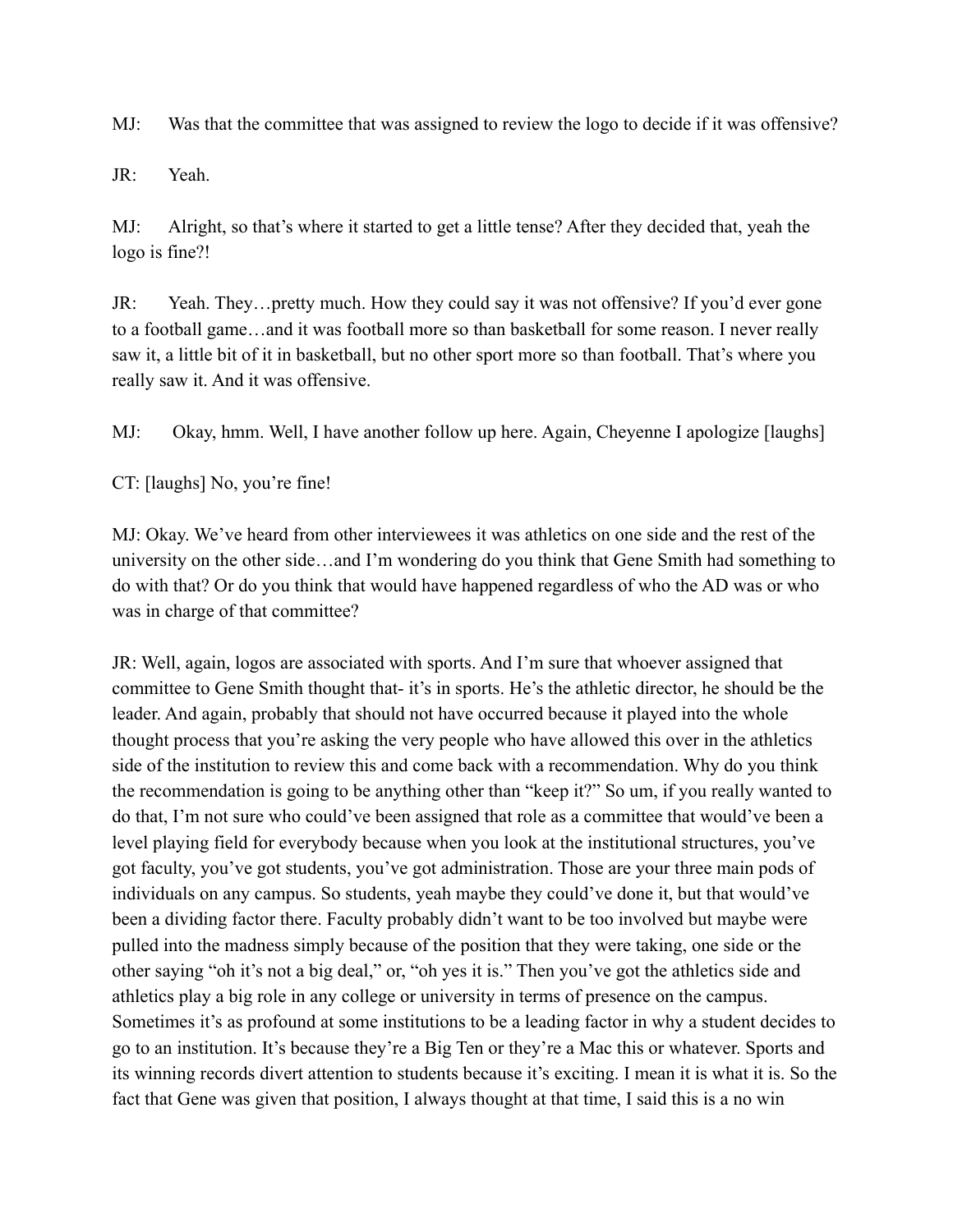situation for him. I knew him. I knew that he was married to a Native American. He has kids who play sports. And here he is, the athletic director being given a huge responsibility to make a recommendation as to whether you keep or get rid of a logo, and it was going to be a no-winner for him. If he recommended keeping it, from the committee, one side of the institution and students and what have you, would have been in an uproar. It just, it just was a no-win situation for him. Likewise it was a no-win situation for the president. [laughs]

MJ: Your position seems so unique because you were so close to the president as his executive assistant…is that right?

JR: Yeah.

MJ: So you must have been privy to some conversations that no one else will ever hear.

JR: That's true. [laughs]

MJ: [laughs] Okay and I just wonder what it was like to operate in that position when you were also Secretary to the Board of Regents at the same time?

JR: Yeah…and talk about walking a very thin and fine line that not always was straight [laughs]. I didn't start out as being Secretary to the Board. Bill Shelton hired me as his Executive Associate to the President. That was the first role and then when there was some reorganization happening where the University Relations Division President Roy Wilbanks and his Associate, Melanie Colaianne, who was also serving as Secretary to the Board, were transitioning to a different division or area within the university and she was taking on a different role. I think that was more aligned with the Foundation. She was giving up her role as Secretary to the Board and recommended that position be added onto mine. That's how that transition occurred. But by that time I had been in the president's office probably about a couple years and knew more about him because I didn't know him when he first came to the campus. But knew more about his background and his experiences and his positions on worldly kinds of activities and he was a great supporter of athletics. Don't get me wrong, because that's what he did when he was, when he came out of another Mac school to us. And so he was quite supportive at Kent State, he was quite supportive of athletics. So he was not anti-athletics at all, but boy he got put in a position from- it was so immediate and so fast it was unbelievable. Unbelievable. It defined his presidency, unfortunately.

CT: Um, I am going to come back to what you just said in a moment, but I want to backtrack a little bit…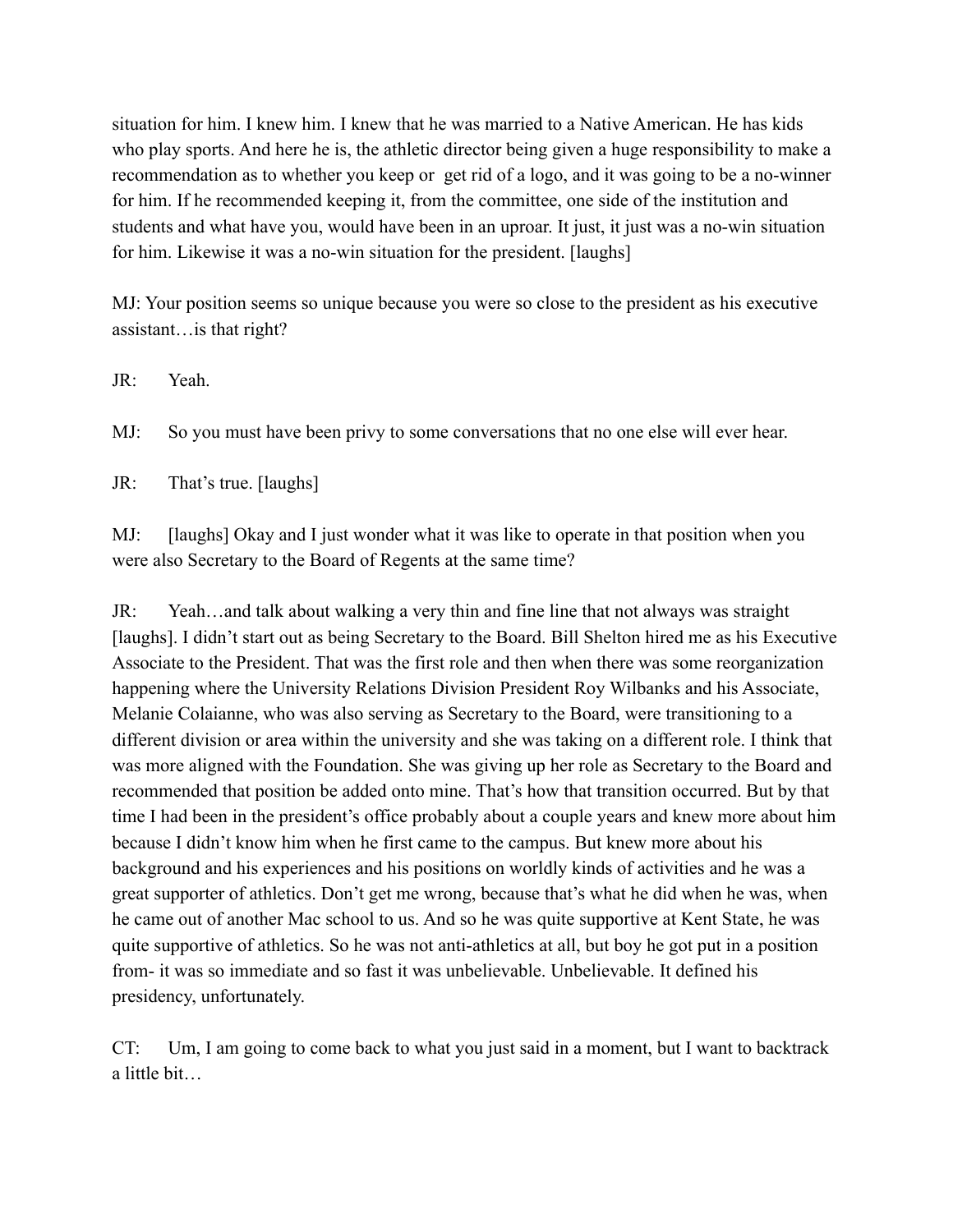JR: Mhm…

CT: So you were Secretary to the Board of Regents; I was wondering if you could tell us a little about what that experience was like? And what your relationship with the Regents was like?

JR: Well keep in mind that Regents are appointed by the governor and so they come either as Republicans or Democrats [laughs]. Those are the categories. I don't think I know of any Board member that was not affiliated with a party during the time that I was there. Mainly they came to the Board as result of their involvement politically with certain candidates who came to be the governor, and that support was usually through some sort of financial arrangement or the governor chose those individuals based on their leadership in a community that surrounded the institution. Or, their leadership with a business or an organization that helped their candidacy to the governorship. So it's political. Totally political. When I was first Secretary to the Board, the Board members were predominantly Democrats, led by a very strong political advocate in the community, tied to unions- John Burton is his name, was his name. He's deceased, been deceased for a while now. And my relationship with the Board was fine but here's what I think grounded me for that work: I had served on boards before in the community. I knew how they operated. I knew the politics behind boards that sometimes it's apparent to the public, but most often it is not. Lots of deals pop up behind the tables, behind the doors. Then when you come out, you're just acting on things you've already decided on, but the public doesn't know that you've been doing this behind the board. It is probably against the Open Means Act, but nevertheless, putting that aside…my relationship with the Board was pretty good. For the Democratic board. Not so good with the Republican board, to be perfectly honest, and there was a transition during this time period. We started this whole process with a Democratic board that had to deal with the logo issue and then it transitioned to a Republican board that had to deal with the logo issue. Very interesting dynamics within that time period. I think that the Board, the Democratic Board, was fine with my role as Secretary to the Board, I don't think that the Republicans were as comfortable with that. So at some point in time, I do recall that there was a transition away, my portion of the Secretary to the Board, which was recommended by the President as I recall, was to separate that because remember I was hired by him, initially without that piece. Then the Secretary to the Board was taken away from my position and given to an independent individual who was working half time to do that role. So that too allowed me to be able to assist the president more profoundly in all of his aspects of his role as opposed to having to be concerned about board members. Because that role also entails setting the agenda, developing documents, everything from A to Z that had to deal with the Board. There were times where I had to walk a very thin line about maintaining my support of the president but not revealing confidential information that we had discussed with the Board because in some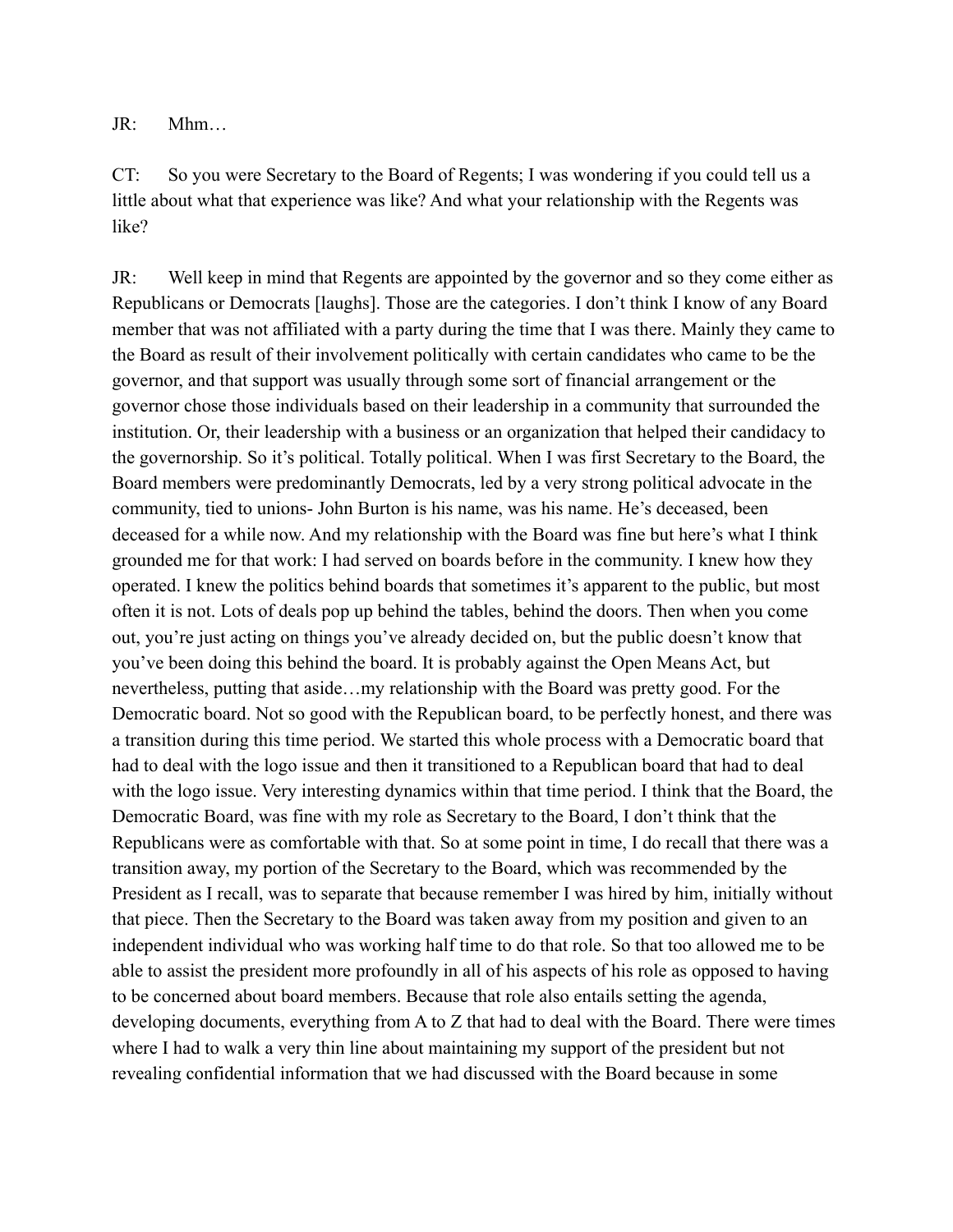instances it was about the Board [laughs]. So, a very fine line. I think I did okay with the Democratic Board. I had challenges with the Republican Board...and I will stop there. [laughs]

MJ: Noo…keep going! [laughs]

JR: [laughs]

CT: Um I mean I wanted to ask, you know, if you're comfortable…would you be able to describe those complications a little more in-depth?

JR: I would only describe them in terms of, I love the way Republican's managed the logo issue, I will say that. Absolutely loved it. I do believe that even the Democratic Board during this whole process of reviewing the logo, it was cumbersome. It was a seriously cumbersome process and response. It was not good. I can remember having a Board meeting where the Board had on the agenda, a decision about the logo. And it didn't happen. And I know that in a previous conversation, you and I, Cheyenne, had a discussion about some of the behind the scenes discussion that the chair would have with the president, etcetera. Again, I am not going to divulge that, I haven't for all of these years, and I don't plan to start now, but at the same time I remember one of the Board meetings where we were expecting the Board to take a position, take a vote on the logo and it did not happen. John Burton was the chair and there was a motion put on the table, I believe, and you can take a look on the Board minutes to make sure I am accurate on this. But a motion was put on the table, to table the topic of making a decision that was on the agenda. It passed to table it. There's no discussion on the table, of a tabled movement, so it happened very quickly and there we were no decision and tabled. Then the next process after that was the President was asked to make a recommendation, to review the issue, and to come back with a recommendation to the Board. That is what started the whole formal response by the president and the administration being totally involved as opposed to it being left at a Board decision. And then even after that, I believe it was Tony Derezinsky, and if you have not spoken to him, I truly recommend you do so because Tony Derezinsky was the chair, a Democrat during much of the decisions on the logo. So the Board was split. Best way I can describe it. They were not- it was not a cohesive decision. It was not- they did not have a majority at that time who wanted to keep it or they were just plain split down the middle [laughs]. They just, it was, half the Board wanted to keep it, half the Board wanted to keep the name and change the logo, and much discussion occurred around that. The whole topic was an issue, because most of us felt that you could not separate the two. You could not keep the name and stop the behavior. It was the behavior, if we had not never ever seen the students dressed half nude on the top with the headdress and the painted faces and their behavior with all of that. If that hadn't happened in the stands, we would not have been having any discussion about it. It was the depiction of the name that caused all of the angst for everyone. Somehow, some Board members thought that we could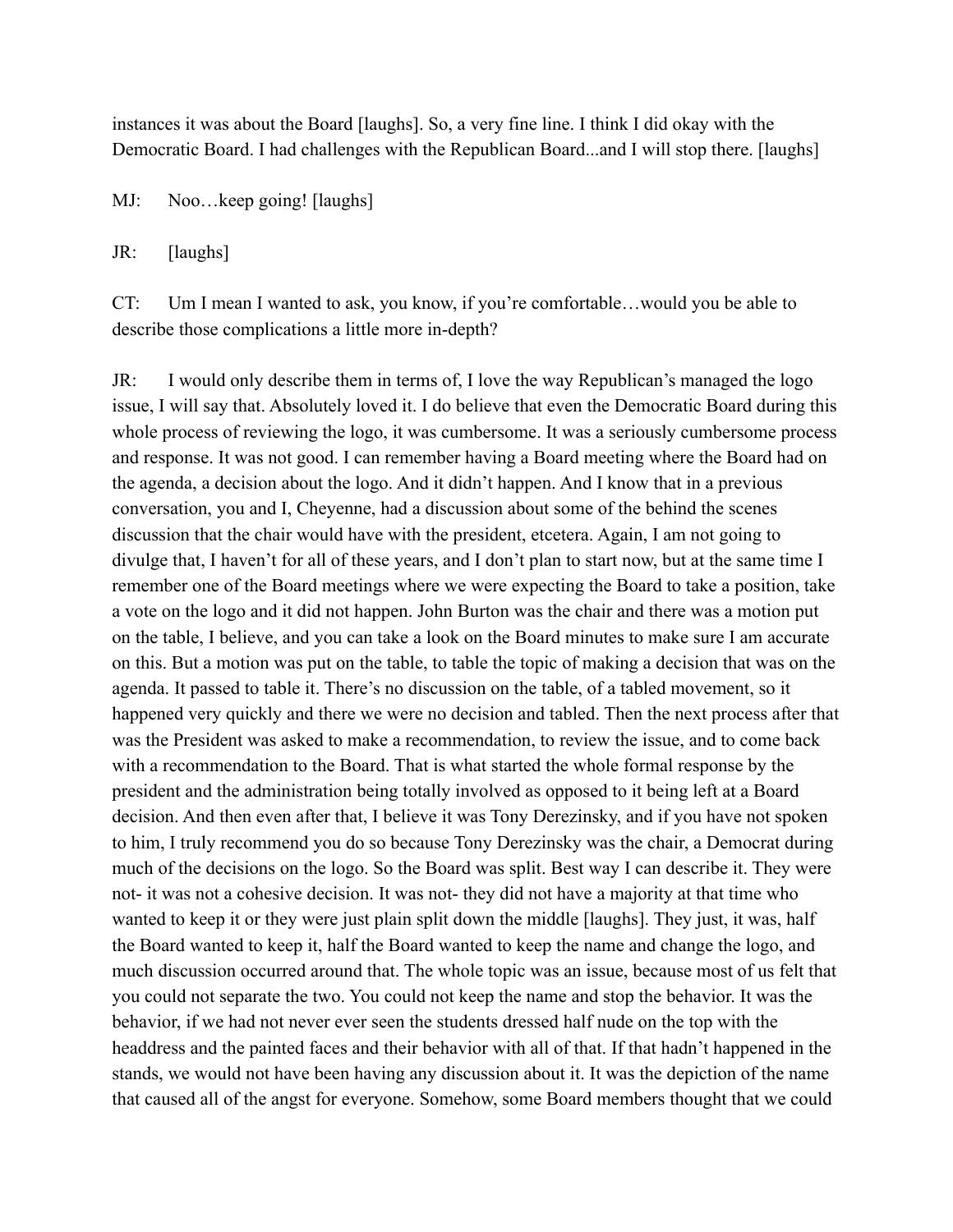separate those two, that you could keep the name and somehow control the behavior. It just was not going to work. Trying to convince them of that, it was my first time of understanding that we were not only talking about people, but the divide according to the age of the folks who were on the Board. So some of the Board members didn't think it was a problem. Those were the older Board members. The younger Board members thought it was a big problem and that if it was offensive to anybody at any time that we needed to get rid of it. That's the basis of how it was taken off track from the very beginning. So you had your committee now making a kind of a split decision about keeping the logo. That didn't go over. Then you have the Board that was supposed to receive it, that recommendation, they tried to make a decision on it; it was tabled. Now you're moving to lots of discussion everywhere about it and now it's been given to the president to come back with a recommendation to the Board. Then in between all of that, there's a board change. Burton is no longer the chair. New Board members come on. Now you've got fewer Democratic Board members. A balance between those Democrat members finishing out their remaining years and then the new members coming in who were Republican. Who more than anything, pretty much those who were not pro-sports, said just get rid of it. Just get rid of it. So it was interesting dynamics for everyone involved, but a lot of transitional activity that influenced the decision in the end. Lots.

MJ: Mhm…hmm.

CT: Okay. I'm going to kind of backtrack a little bit again. I was just wondering, you know how would you describe your experience being so close to these momentous decisions that were being made?

JR: How would I describe my…?

CT: Like, the logo decision, so in your position to the president and as secretary, I was just wondering what that experience was like, being so close to the logo decision…?

JR: I would describe my position and, said it to the president in private conversations, many times have said, it is a no-brainer we had to change. We did not have a choice. Because, again, we could not control the behavior of the students in the stands at the football games and other activities, depicting negatively what they had um internalized what Huron meant to them. That's how they defined it, that's how they depicted Huron. You can't control that. The only thing that you can control is that you don't give them a platform with the Huron logo to do it. So if you want to depict what an eagle looks like and does, yeah fly all you want in the stands. But when you have people associated with the tribal name you invite misuse of that and you cannot control the behavior. So keeping the name and thinking you can do that was outrageous and I was saying that over and over and over again because that was my biggest fear. That we would go through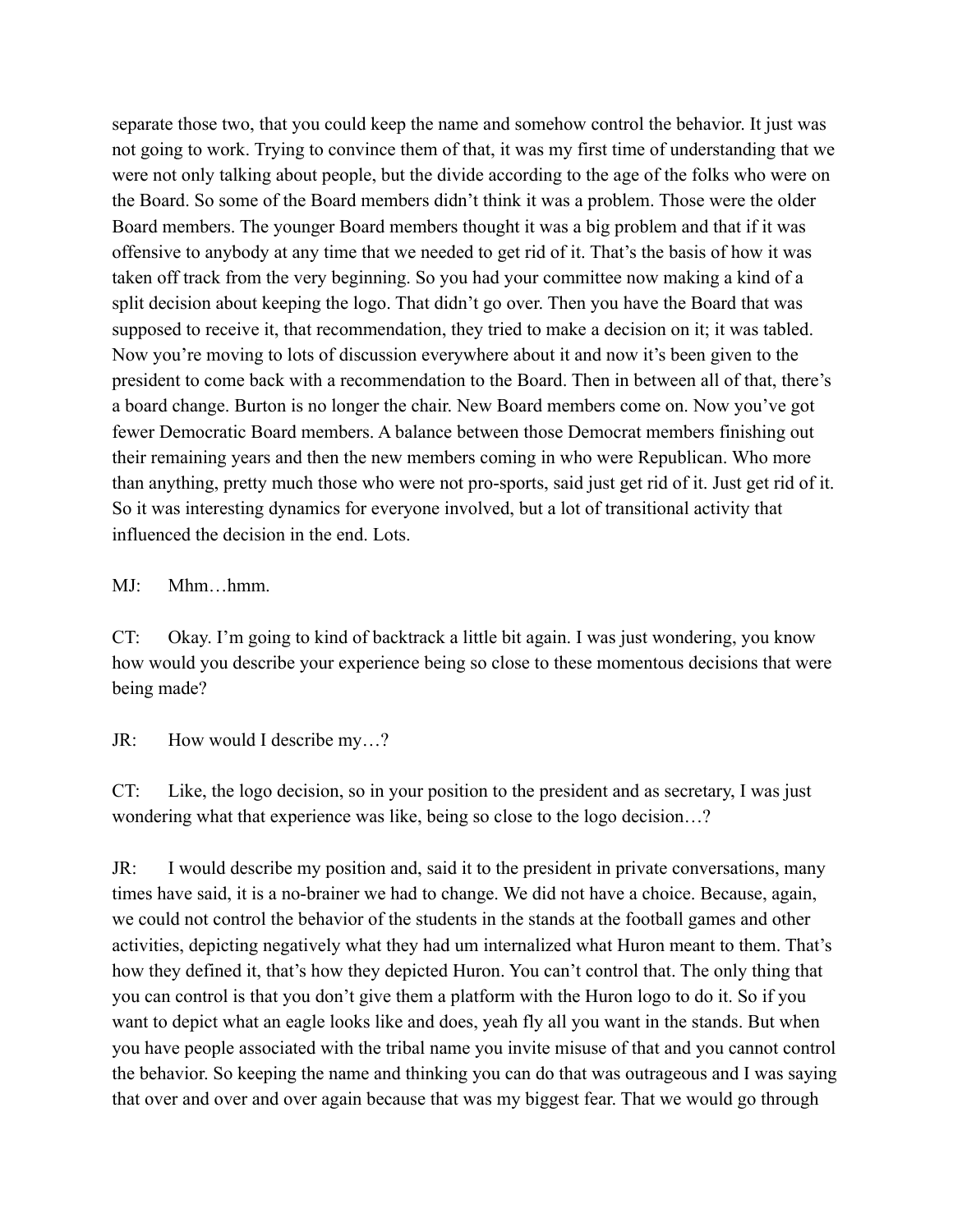the transition of keeping a name and thinking that we would see changed behavior as a result of that. And I knew that was never going to happen. As long as you kept the name, the name had already been defined negatively in the minds of many who depicted it that way. If it had been otherwise, you would not have seen the activity in the stands. They would've understood the nature of the name and the pride that went with it and that it was not something that you depict negatively. They didn't get it. It's the culture that was passed onto them years, and years, and years, over, and over, and over again. By the way, the change of this logo and this mascot and this name….was not Eastern's, of this one, Huron, it was not Eastern's first time doing this. Every time they had a name change it was huge. You could go back to, I believe, something called Normalites or Normals when it was the Normal School and if you do your history there, you'll look at it, it was the same thing. People were angry about name change. So we should've known, if history is supposed to teach us anything, you could avoid repeating bad activity if you just take a look at the historical perspective of what the institution had experienced over the years about name change. We should have been using that information to know this is, this was not going to go easy, and to maybe learn something from those experiences in terms of how we could manage the change. We didn't quite do that. I have to say I didn't do it either, but I knew that they had been aggravated before about being changed from Normals to Normalites and whatever and here we are doing it again. So we didn't learn much by that. But I think that for me it was a no-brainer. The change had to happen. We had to get rid of the name. That was the only way we were going to get out of the situation we were in. Believe me, it took years after that name change and it probably is still going on even today. Most of the people are deceased who were probably the most vocal because they were older during that time period so now they are probably, either deceased or at an age that they probably don't want to be that much of an activist. When they followed people to events, they spoke over the president rudely; it was unbelievable. In my mind, I was watching what I felt probably happened to African Americans over the years trying to change how they were being depicted as wild and savage and uncontrolled. So for me, I'm internalizing what I know, what minority groups in the past had already experienced and here we have Native Americans going through the same thing. Again, trying to get rid of something that depicted wrongly their culture. Yet here we were faced with it one more time and going through the same changes. I think that the board understood my position, I won't say that as a broad category, individuals on the board with whom I had really close relationships with understood my position. As I said before, you move people to where you need them to go, not necessarily in a public setting, but in conversations you might have outside of Board meetings. In terms of what your position is and how you are supporting it, making a case for it, so that they can see a different side. That was my role. And I didn't have to convince the president, he already knew. I think that one of the most profound pieces that I have ever read, and if you have not read it, you probably should, and that was his presentation on the position and why he was making the recommendation.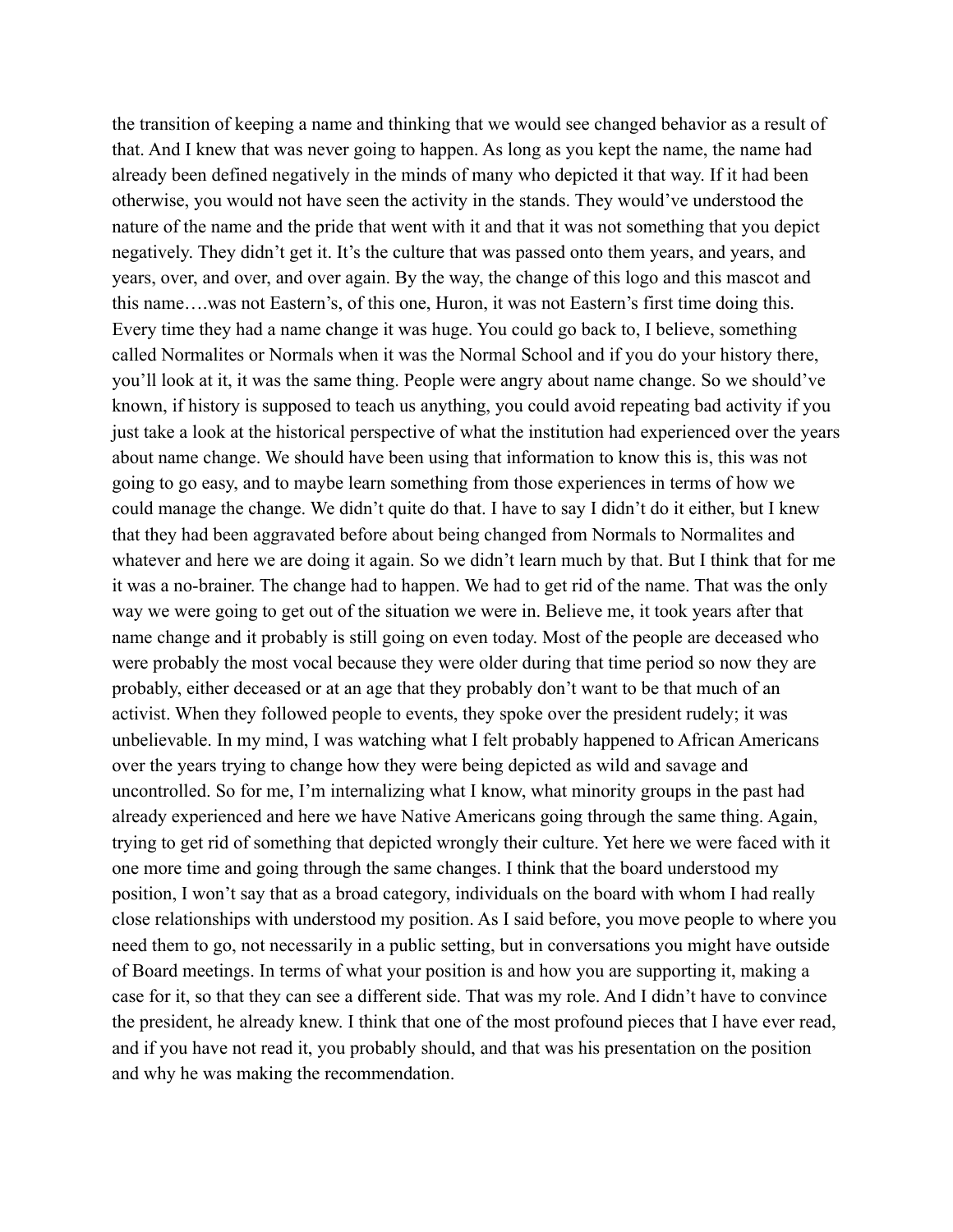MJ: That has been a pretty central piece of our research in the class.

JR: [inaudible]

MJ: That address, yeah. Mhm.

JR: It was profound and when he was reading it, it was so quiet in the boardroom as he was reading it because it was just that profound. And it was a sign that I think people had not seen of Bill Shelton, but his position on it was straight and clear. It set the premise of what the responsibility of a higher education institution was, and when you use that, as a basis, it makes people get away from how they have scuttled away from the profound foundation that the institution is supposed to have and come back to that foundation. What is our responsibility as a higher learning institution? It certainly isn't to depict people, nations, negatively, but we have a higher responsibility as a higher education institution. It also aligned with his initiative about trying to make Eastern Michigan University, changing Eastern Michigan University from a teaching institution to a broader higher learning institution. But again, lost, lost, within the context of a name change, the logo unfortunately started Bill Shelton's tenure as president in the wrong way. It really did. It never gave him the opportunity to really be the president that I think that he had in his mind in terms of making Eastern Michigan University a premier learning institution based on its teaching foundation and moving further. And we can get into the politics with that with the AAUP Union versus the Faculty Council and how he positioned himself to work with faculty directly as opposed to not working through a union, which I totally agree with, totally agree with that position. A union is there for another purpose other than what the Faculty Council was. He should, and he did, he should have worked with the Faculty Council in terms of building the learning institution of Eastern Michigan University. But the AAUP took him on about that from the very beginning and pretty much used all these other little aggravating things that were going on as a building block about how they did support his initiatives with working with the faculty to promote this premier learning institution. Lost opportunity. And he was ahead of his time because if you even look at some of the other pieces that were being written, lots of educators across the country were going in exactly that same direction, and we got left behind. All because of attention directed to our logo.

CT: Wow that was a great answer. You're starting to touch on my later questions. So again I'm going to back up a little bit. Native students like Deisha Myles who we have already interviewed, were one of the Native American students who demanded for more awareness on campus about Native American history and Native American people, in and outside of the classroom. What were some ways in which Native American representation was bettered or carried out, that you know of?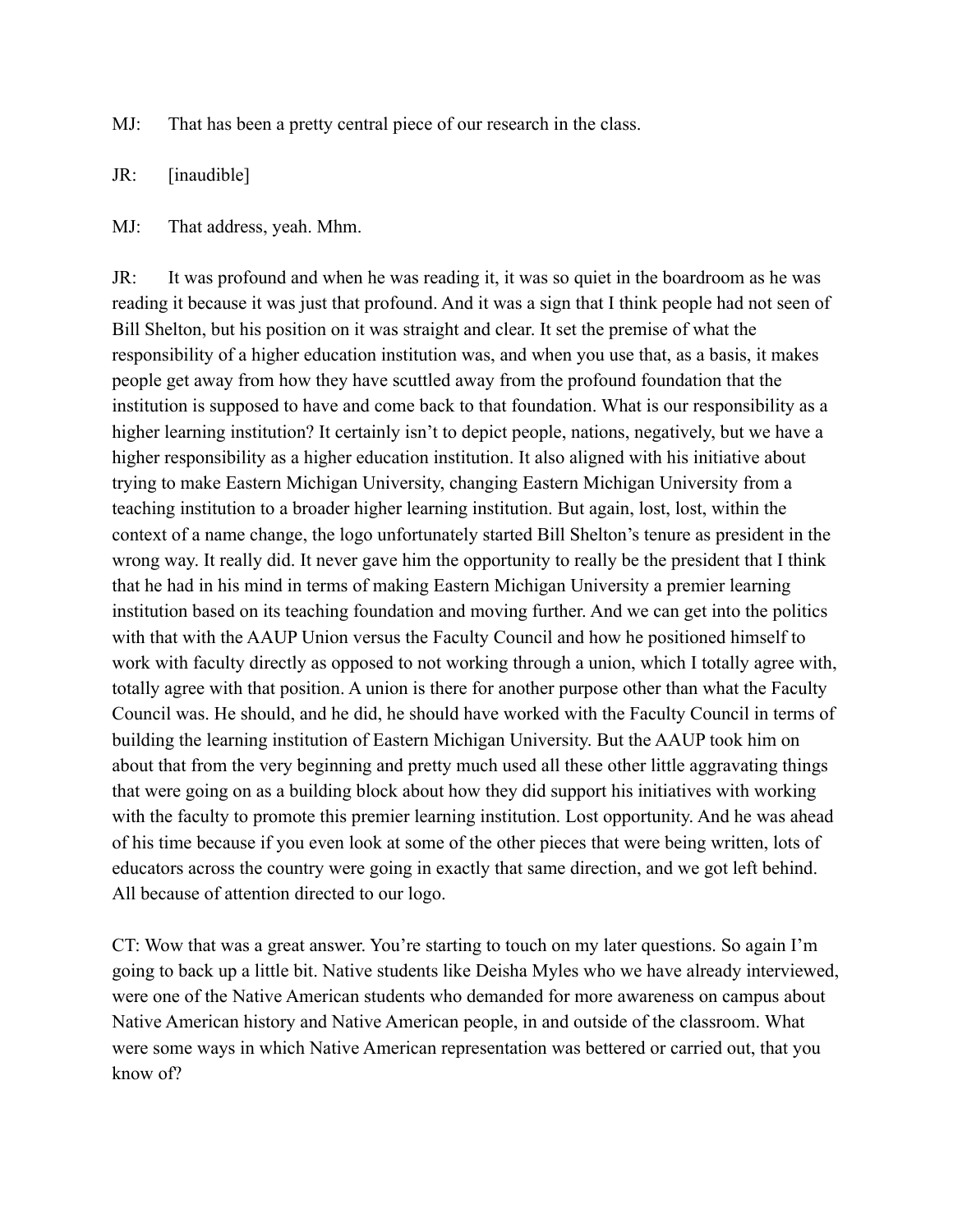JR: I think support of their student organizations was the beginnings of being proactive to make sure that we were inclusive. African American students on campus were by far the largest minority group on the campus and so of course you know, just by size and demand, they got the attention of the administration. But Native Americans, I can remember the celebrations with powwows, huge, huge on our campus and it was not just local. People came across the state and in some instances outside of the state to these big events that usually lasted a whole weekend. Yet it so reminded me of African American history, where, somehow, we are diminished to one weekend, one holiday that the culture is celebrated, and I still don't understand that. Why it isn't somehow embedded in our everyday activity as part of the fabric of the country. Why do we just get one day? Why do Native Americans just get one day? I guess I understand the celebratory piece of it that there is maybe one day that you celebrate, but after that celebration it seems to me everything quieted down until the next year when it was time to do it again. Now, maybe there were great things going on but it certainly was not brought to the higher attention on campus so that real learning, if you will, about the cultures were happening everyday and being inclusive everyday, it was let's do it here, let's do it there, and go back to our normal lives all of the other days. But that is no different than what we did with, Latino organizations during that time, the Black student organizations, it is a nature of who we are that we did that, and we continue to do that.

CT: Can you remember the students who were selected to speak at these meetings, especially you know, Native Americans or other minority groups that might have voiced their opinion on the logo change?

JR: There was a process associated for speaking before the Board and so they only needed to sign up. No decision was ever made that you would pick and choose. If you signed up, you got your five minutes before the Board. There were guidelines because people had become stupid enough to be disruptive and not polite. While there is freedom of speech, the expectation is that you can say what you want, but you have to say it without being threatening or disparaging. So after a while there were some Board meetings where we had security present, especially when students would be speaking about the issue, which was fine, I don't ever remember them being disruptive. I do recall alumni being extraordinarily rude at some of the meetings, at some of our events to the point that they would start yelling in the Board meeting. At that point, security would have to escort them out. I wouldn't say it was the ugliest thing that I had ever seen, in terms of those kinds of actions, but it certainly was outside of what we would have expected in an educational setting. Totally. But again, the process I think that was in place for speaking before the Board, students had every right to do that. I think that there was always like thirty minutes allowed for public response. Everybody got five minutes. The board chair controlled that. I was secretary during that time period and would look at my watch and then give the Board chair the nod that five minutes is up, no matter what, and to be fair that's how it was managed.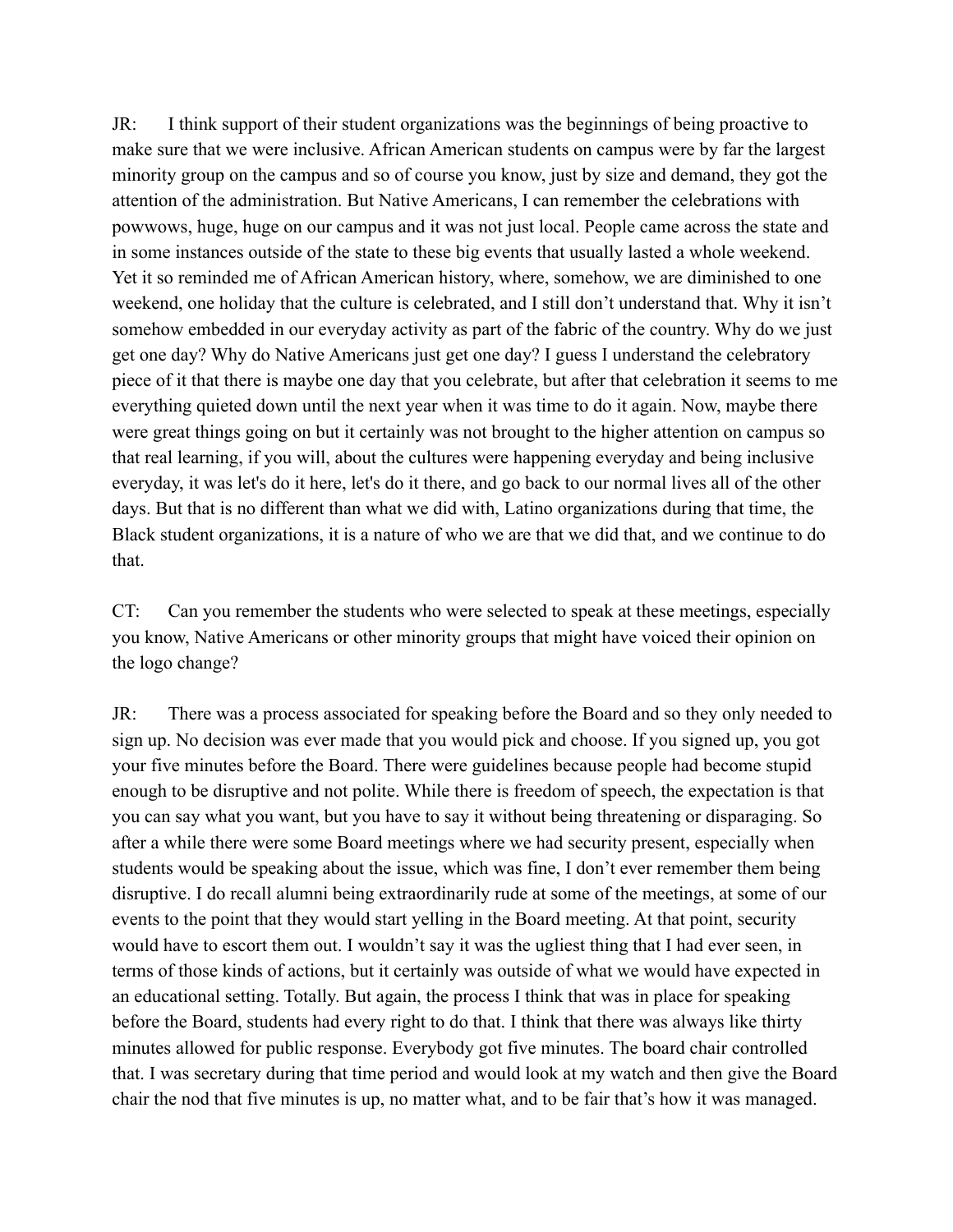It's part of the Open Meetings Act that you have to provide that opportunity for the public to speak to the board and students took advantage of it.

MJ: Hmm.

JR: And had some very profound comments to make because they internalized, they talked about how it made them feel, especially the Native American students. But then you had the older people coming in and saying that, this is proud for our tribe or our nation, and therein was the divide.

## MJ: Hmm.

CT: Just out of my own curiosity, what were some of the most profound statements made by those students? Do you remember?

JR: I could probably categorize them in categories about how it made them feel. How disrespectful it was. They were the people, they were the students, the students were telling us, it's time to change. And almost all comments talked about the negative depiction, how badly they felt about seeing that. How wrong it was. That it had to change. In some instances there were tears. It's um, yeah it was, it was a difficult time. I mean to hear someone, and I never got that feeling by the way, from any of the older people who were making their points about why to keep it. Why we should keep it. I never felt the profoundness of statements from their rationale about why we should keep it. Why it should be kept. Compared to the students about how they felt about the logo and how it was depicted. That was far more powerful for me than positions about this has represented us, blah blah blah, keeps us in the forefront. No. Nothing negative is good to be kept in the forefront.

MJ: Last week we spoke to another person who was on that committee, the review committee, and she said that before the logo change process started, she didn't have much of an opinion on the logo. That she was kind of, she was kind of like, well if people think it needs to change, lets just change it. But then, once being in those meetings, she said that she saw one woman come in, a Native American mother come in, with her child, and it was just one of the most emotionally affecting presentations that she'd seen. And that is what put her firmly into the "change the logo" camp. I wasn't expecting to hear that there was so much emotionally charged…

JR: Oh yeah.

MJ: …content to those meetings. You know.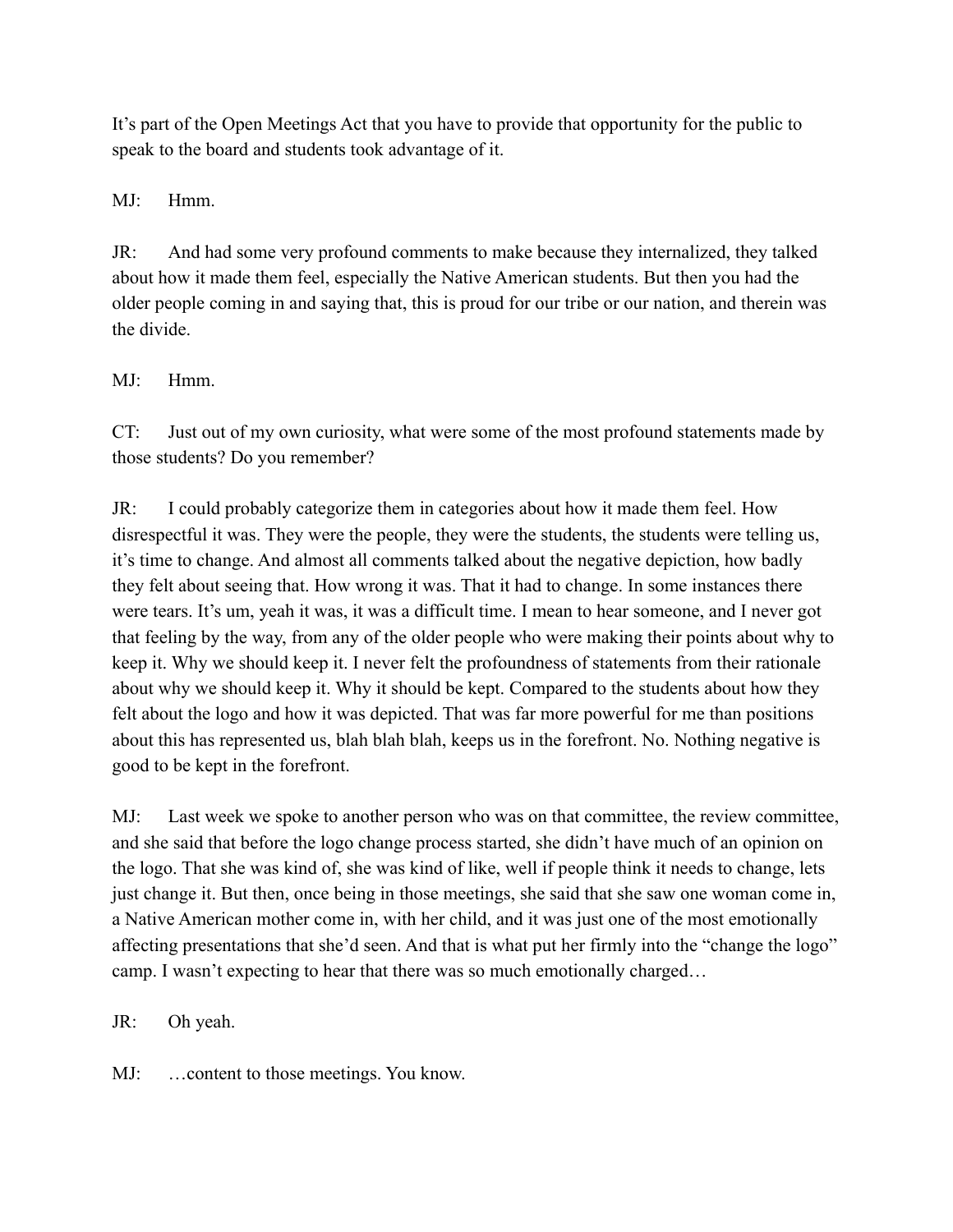JR: It really, it really was. When that happened, I think that those were some of the most profound moments for most people to try to internalize what they were hearing from individuals, about how it impacted their lives, and, how are they supposed to teach their kids to be proud about their heritage if they were seeing the negative depictions and what have you? And again, for me, there was never any question for me, because what I saw was a repeat of what had happened to Blacks over the years with the same kind of ugliness. It's…there's no difference. No difference whatsoever. And so it didn't matter whether there was a Native American or any other group of people who were experiencing that. It's the same. The foundation of what should be done, what is the right thing. It is the same because whenever anything makes someone feel so badly about seeing a depiction that is so ugly, why, what is it that would cause any human being not to respond positively to do the right thing?

### MJ: Yeah.

JR: It just baffles my mind even to this day to some of the alumni's positions on this… it is just unexplainable. It's just, you can't. You cannot, you can't wrap your head around it, you can't explain it. Then you're forced to try to make a decision about "is this racism that I am seeing?" Is it? Does it come into the category of racism? And when you can explain something that is in your face but you don't want to say it out loud, it is what it is. Why would someone want to hang onto something knowing how it negatively impacts someone else? You have to ask yourself why. Why?

#### MJ: Mhm.

CT: I'm going to jump forward a little bit. That was a great response. So, three possible mascots were sent to the Board of Regents for a final decision: Express, Eagles, and Green Hornets. This was a tedious and time-consuming matter. How would you describe voting on these names? Was there, at any time, a vote cast just to get the process done and over with?

JR: [laughs] Um, I don't remember the specific details. Of who voted for what but I do recall that there were three. When the Board got those three recommendations, I think it took two votes, two different votes for them to get to Eagles. I don't remember the details about how the vote was put on the floor for the names, but I know that the first vote that went to the floor failed. So they did not get a name out of that one. Then, when the second vote went to the floor, I can recall, that only one Board member voted against Eagles, and I believe it was John Burton. If I'm not mistaken, and that confused me. Because at that point I am trying to understand, in the moment, never will forget this- because, remember, he was the Board chair when this all started and now he's a Board member…and he's the sole Board member who votes "no" to Eagles. I couldn't understand why, I don't think he was in favor of any of the three. Which then made me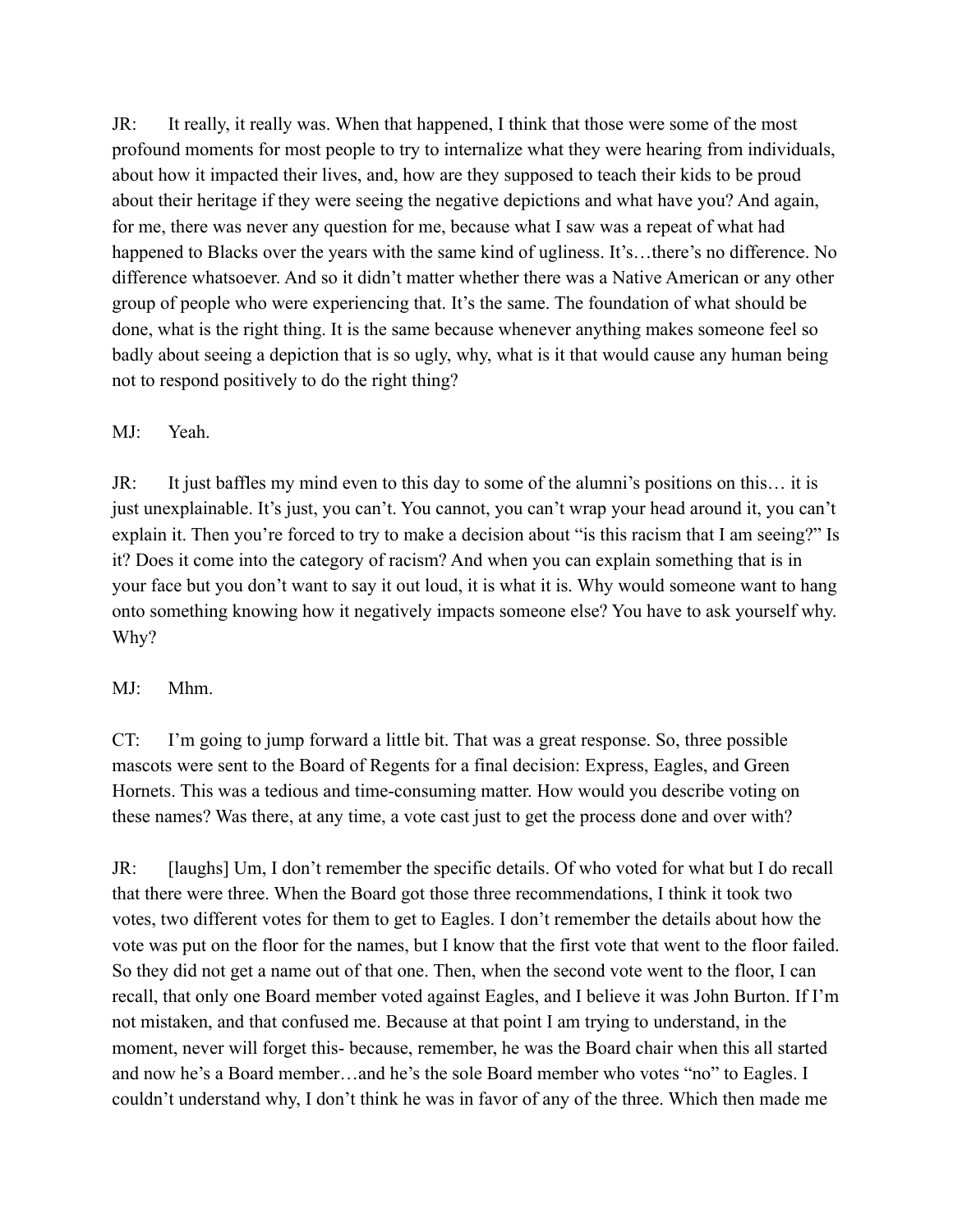start to question, is he in favor of keeping the Huron logo? Did someone get to him to say we should keep it? That was truly a possibility because the alumni especially really went hard after Board members to try to on the side, coerce them, convince them, to keep the logo, and the name. But when John Burton did that, it baffled me, it really did. Because of all the people who would have ever known anything about the Civil Rights [Movement] and been a forefront person in the Civil Rights {Movement], it was John Burton. Truly John Burton. So, to this day, I don't know why he voted against Eagles.

MJ: Hmm.

JR: I don't know whether he thought it wasn't strong enough, but I don't know. It is the national symbol for everything else. I don't know to this day why, but he was the sole "no" vote.

MJ: That also baffled our class because we read the minutes. We read, we've got newspaper articles, we've got all kinds of administrative materials and we did our research and we came to that part and it just screeched to a halt.

JR: Yeah!

MJ: Why did he vote that way?

JR: Don't know and I never had a conversation with him about it. It may have been, I may be able to say that I was so disappointed in his vote because I knew him.

MJ: Mhm.

JR: And I knew his history. And I knew what he stood for. And how he had fought for Civil Rights for years, decades, and for him…it had to be something else. Maybe it was in the name itself. I don't know. Either that or maybe he had a point in his life that he didn't understand the vote. I don't know. It could have been a confused moment for him. To this day, I don't know. But he was up in age during that time period and was experiencing illness and maybe I am making excuses for something that really isn't there. Wasn't there at that time…but because I had so much respect for John Burton and his legacy, in Civil Rights, it truly baffled me when he voted no. Then I wondered if there had been another vote to say keep the name, what would have been his vote. I will never know.

MJ: Fascinating! Thanks for that. Hmm.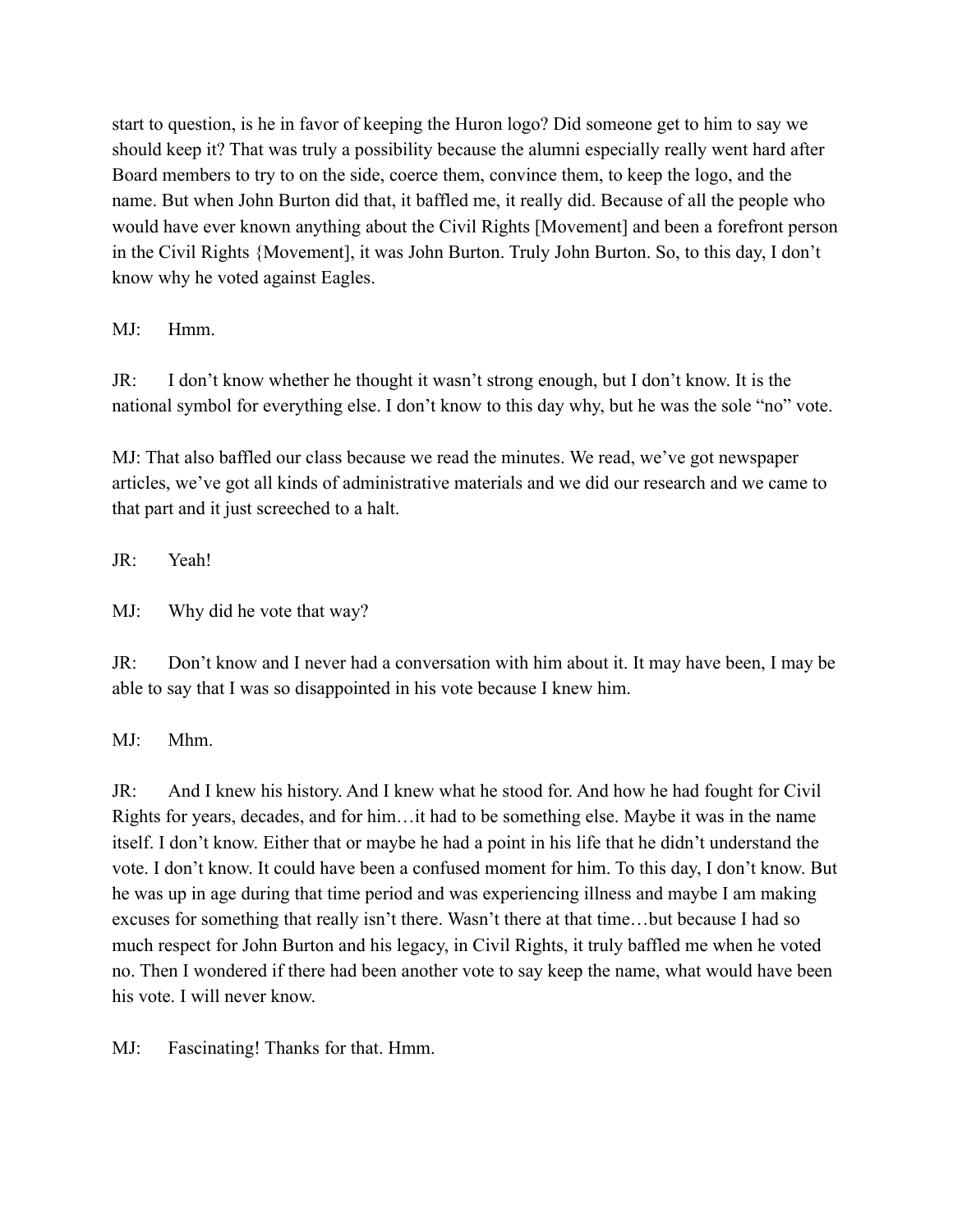CT: Well you kind touched on both of my next questions, um, but I did want to go back, and I think you kind of briefly touched on this, as with any historical vote or issue there tends to be an outside pressure to vote a certain way. How would you describe outside influence that may have swayed any Board members' opinion on the logo?

JR: Massive. Massive. That's how I would describe the attempts to influence the Board otherwise. We would be at alumni events out of state and there would be local alumni who would have traveled to the out-of-state function and disrupted those activities. Chanting about Huron logos, making disparaging remarks about the president, a lot of discussions, I mean no one could go anywhere without being accosted somewhere. I mean, I would be in the grocery store and someone would come up to me and say, "Give me all of their reasons as to why we should keep it," and then someone else at another location would see me. It got to the point where I hated to go outside of my home. I wanted to just go home and then go to work and that's it, because there was only so much activity that they could do in the offices and on the campuses. But if they saw you out at any events and what have you, everybody made every effort to come up and give their position on it. Lots of people would say, "Yeah you cannot keep it, it's a no brainer." But there were more people and they were predominantly white males, few white females, but predominantly white males who were making the biggest case to keep it. Now, some of this, I would step back and think about, "Okay this is a financial implication for some of the business people who had used the Huron name for part of their business name." Because, now, they have to change everything. Business cards have to be changed. Letterheads have to be changed. Signs on buildings have to be changed. Really, it didn't. It really didn't because we weren't asking businesses to change their names. But those were the kinds of cases that they were making, you know that, "Well, I've had this name on my business for x number of years," but no one is telling you that you have to change your name. We're saying that *we're* changing the name. You want to keep it? That is your business. But then I would always say however, "I am not going to tell you that maybe your business will be impacted if you continue to say that name because people will boycott if those people don't support the use of the Huron name." I have to tell you that every opportunity that I could say that to a business person, I would, because I would be hopeful that it would be impactful. Because if you are willing to keep a name depicting something negative, you deserve the outcome of your business being impacted negatively by it. But yeah, they took every opportunity on the side, at activities, at events, protests. They did a little bit of everything. To do everything that they possibly could to influence in keeping the name and the logo. They were not settling for just keeping the name, they wanted the name and the logo. Then I think I mentioned to you before, some of the most disturbing things years later was to find the only female president, and I think I'm accurate on who allowed the band to have the logo sewn inside their uniforms. Now if I'm not mistaken the uniforms belonged to the institution; that was a clear violation. Clear violation of a Board decision that [the EMU logo] was no longer the [Huron] logo and to have given permission to anyone within any department to continue to use the logo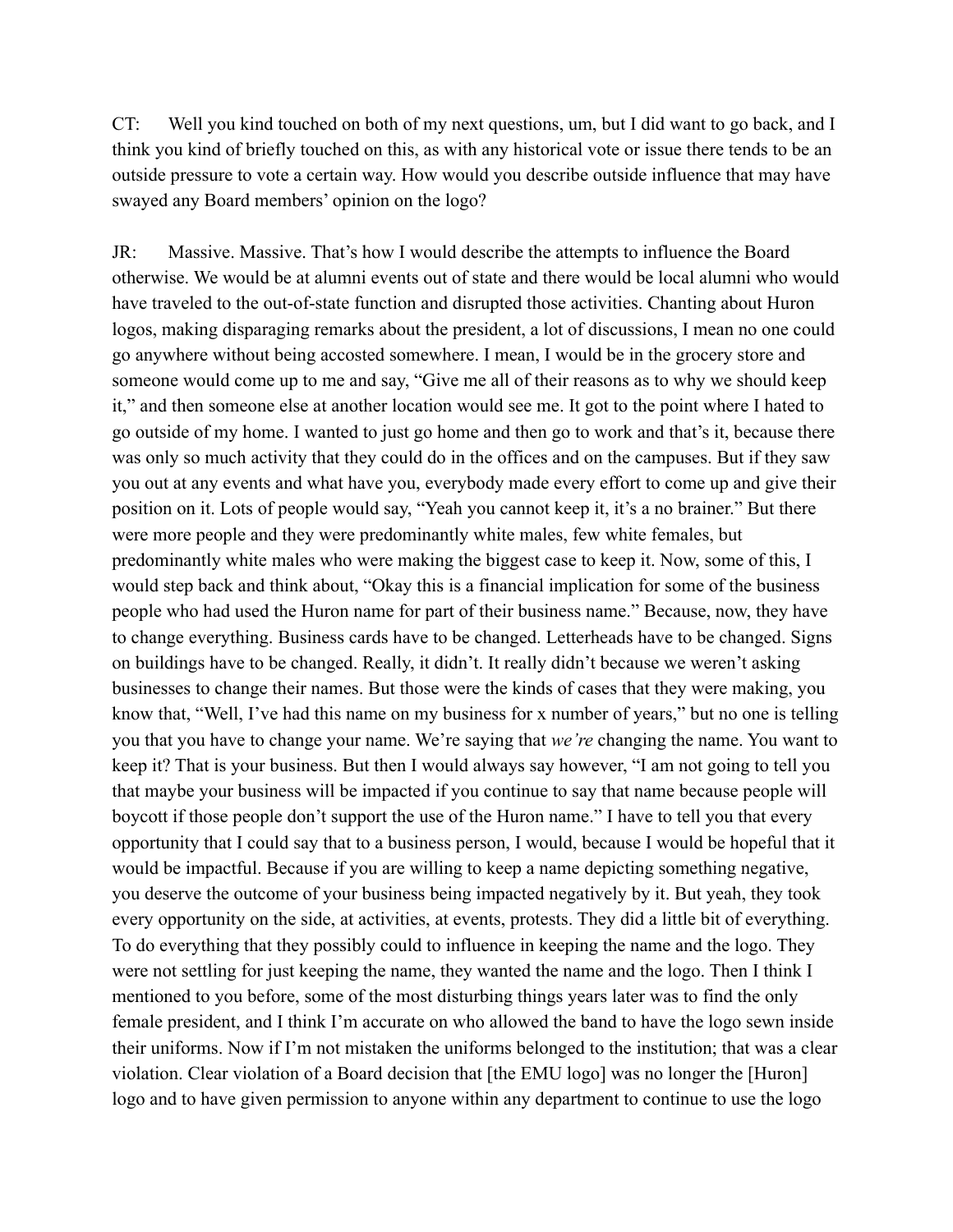or the name is against Board policy. She should have been held accountable for that. Now, that, I am never going to change my position on. Totally irresponsible on her part.

CT: Um, okay yeah you kind of, my next question was going to be, what was the community response like, but you kind of got into that.

JR: Yeah, it was big.

CT: Yeah.

JR: Very big. But equally as big as some people, you know it's interesting for people who are against something, you get loud voices. For people who supported the initiative of changing the name, they weren't as vocal. And they needed to be. They needed to equal the loud voices of those people who wanted us to keep the name and the logo. They weren't nearly as vocal. They were supportive but they were quietly supportive but they were not loudly vocal.

CT: Okay. Sorry, if both of you see me moving around, I am yelling at my cat. I don't mean to be a distraction. I think you also briefly touched on this: who did the decision of changing the logo ultimately fall on? Because I think in some interviews we kind of had the impression that President Shelton and then some say the Board of Regents, so who would you say that decision fell on?

JR: Well clearly it was a Board decision because the president does not have the authority to make that kind change. The president's role in terms of policy is always to recommend policy to the Board. It is the Regents' responsibility and final decision in terms of either approving [or disapproving] a recommendation that came from the president. I would say that the process was totally, totally followed in terms of the president making a recommendation and the Board approving that. Approving or not approving a recommendation going from the president, but clearly the focus of those who wanted to keep the logo and the name was directed to the president and not so much to the Board. There were a few Board members who maybe got, you know, sidelined at some event and what have you, and had to listen to it, but it was mainly the focus of the ire of the people who did not want the change, and went to the president.

MJ: I think some of that comes out of the conversation we had with [former Regent] Richard Robb. He was quoted back then in a news article saying "We couldn't make a decision as a board so we wanted the president to do it." But then we have also heard from [former Regent Anthony] Derezinsky, who was very emphatic that the Board made that decision, so I'm wondering if maybe Robb meant when he said we wanted the president to do it, if he just meant he wanted the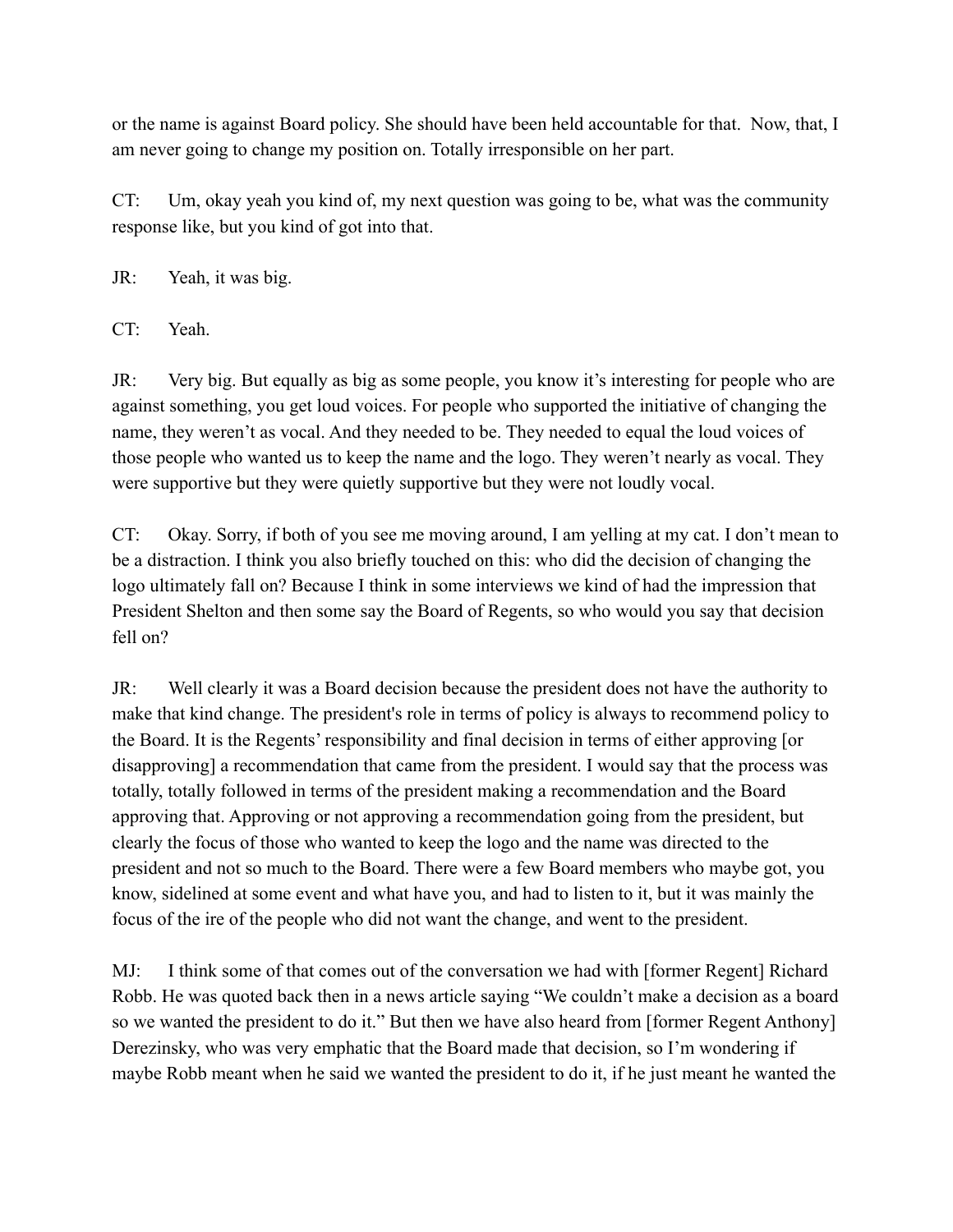president to deliver that address, to be kind of the public facing figure of the logo change. Maybe take the heat off of the Regents for a little bit.

JR: I don't know what the intent of his comment was but clearly the president recommends. The president has no final deciding factor of policy.

MJ: Ok.

JR: And that was a huge policy change. So I got to, from a Board member's perspective, I got to believe that Robb knew that when he said that, he meant that he needed the president to make a specific recommendation to the board.

 $MI^{\cdot}$  Ok.

JR: So that the Board would not…

MJ: Ohh, yeah. Ok.

JR: Yeah. So the Board could say…would be able to act or not act on a specific recommendation because everything is done that way. They have the right to alter a recommendation or proposal for some change that comes from the president.

MJ: Ok.

JR: But, after the motion goes on the table, that is when you have the opportunity to say, or have the discussion, and say "I would propose a friendly amendment to what the president has put on the table." And that could have happened as well. They did not, because they really did want a specific recommendation, not a wishy washy one, half this, half that, what is the recommendation coming from the president? And gave him the responsibility to do all of the background work, the leg work about what it should be, and then deliver the message as to why he was making the recommendation, which, again, I would say is one of his defining moments in terms of making a really great statement as to why we needed to change it. Then the Board, if they have to listen to that and then make another decision, I don't know how they could have lived with themselves.

MJ: Ok.

JR: I mean if you really listened to the statement you didn't really have any other choice but to go with the recommendation that was put before them because to do otherwise would have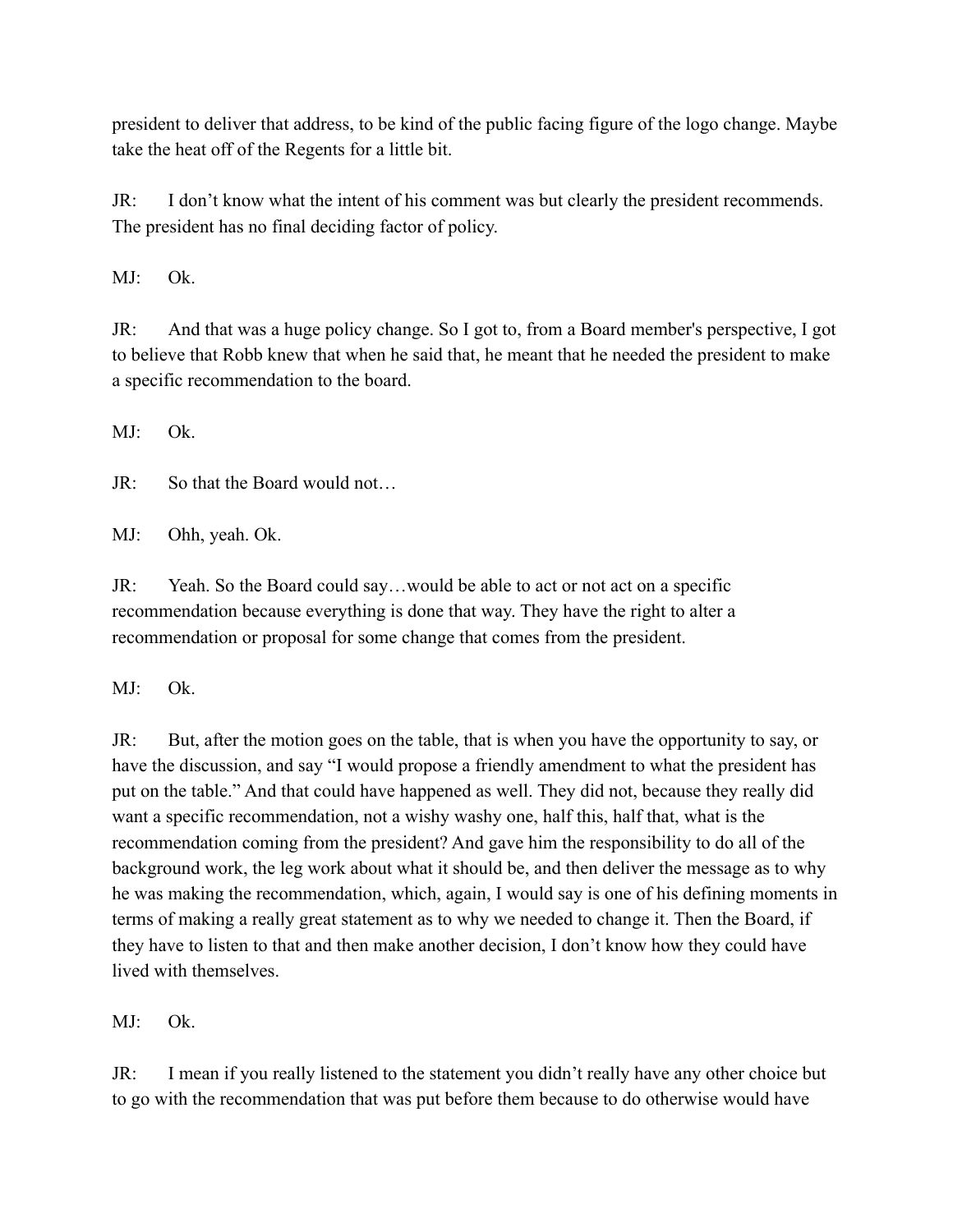really, probably highlighted individuals depending on their vote in terms of where they stood on certain things that were happening in society. And nobody wanted that. Nobody wanted to be singled out. To say you could... what about this could you be against?

MJ: Well it sounds like maybe, what I am hearing is that maybe what Robb meant, and tell me if I am right or wrong, maybe what Robb meant when he said that is we need the president to kind of make up his own mind and make a decision for himself so that he can then make a recommendation to us. Is that kind of maybe…

JR: Yeah…

MJ: Ok.

JR: No…the president was pretty firm. I mean I never heard him waiver about where he was headed on that decision. Not ever. Not once.

MJ: Ok.

JR: Everybody had their own opinion. But I think that from his background and experiences, he knew he could not make any other recommendation than the one that he was going to put forth. I don't think he had a choice but to do that as an educator and a leader in higher education. He had no choice. That he did not have a choice, but to put forth the recommendation that he did. But more importantly, he believed in that recommendation. You can escape your responsibility by just putting it out there saying "I'm just going to get rid of this." But he believed in his recommendation, and is married now to a Native American.

MJ: Mhm! We met her, Paula.

JR: Paula, there you go. [laughs]

MJ: [laughs] She made sure he was operating Zoom correctly.

JR: [laughs] Good! Good.

CT: Okay moving forward I know you brought up your friend Kathy Tinney…

 $JR \cdot Mhm$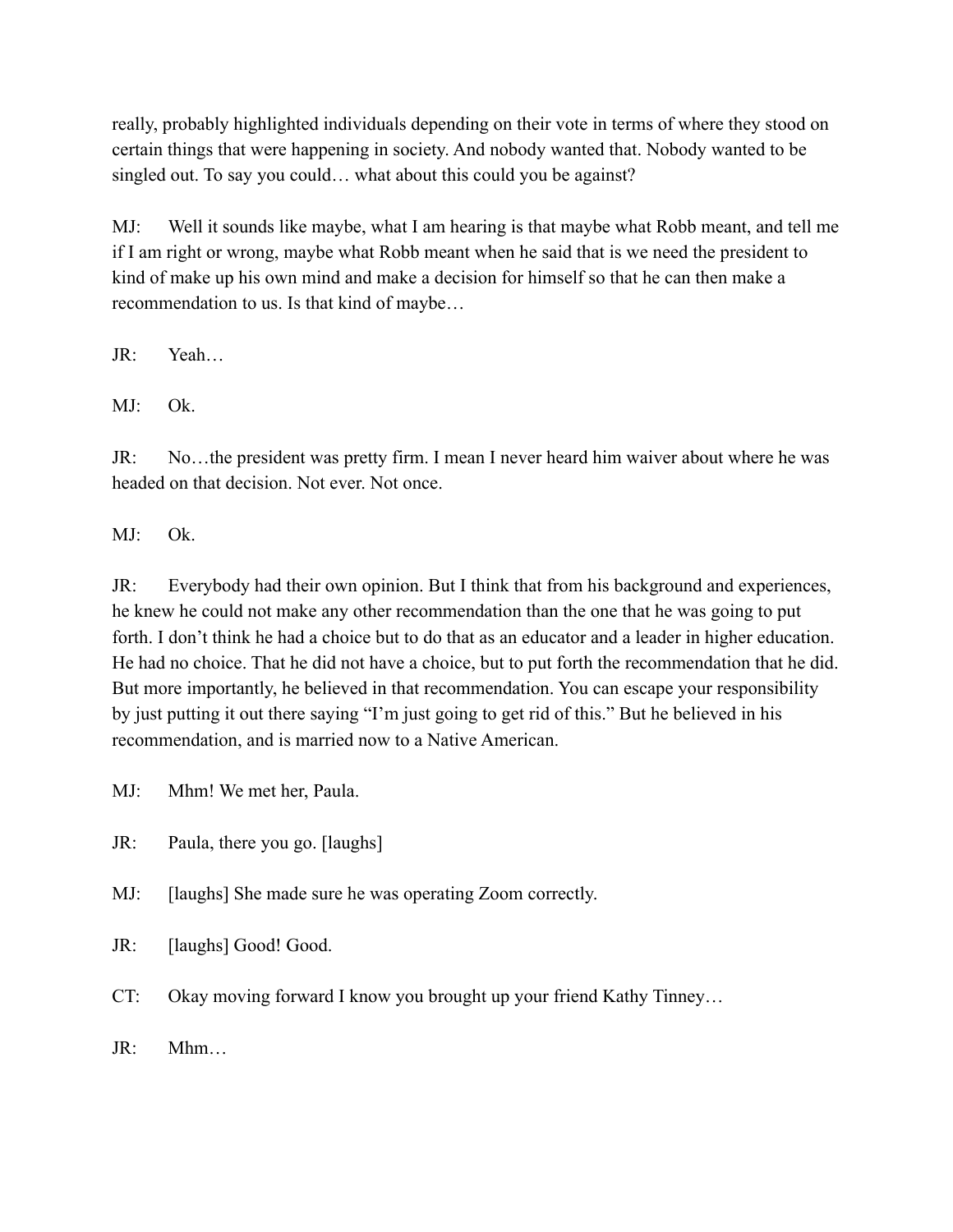CT: …who has unfortunately passed, who we would have loved to interview. Can you tell us a little about your impressions of [former Vice President for Development] Kathy Tinney?

JR: I don't know many people, and I can truly say this, who are as sincere and truthful and caring and empathetic as Kathy Tinney was. Don't know many people. Very, very supportive of athletics and I think that if there was one thing that she did in her role then, because she was very, she was over in University Relations. So she took on some of the responsibility of supporting Gene Smith and his committee activity. And I think that she provided every opportunity for everybody to provide their input. I know what her position was at that time and it was that we had to change the logo and the name. But I think that the one thing that she did was to ensure that everyone had equal access and equal opportunity to voice their opinion. And then sometimes she would have to just cut it off, you're just not going to hear anything new. I think the committee stood too long, took too long, and as a result it just dragged things out so if there was any critical situation, criticism that I would have had about the committee and the involvement that Kathy had, the committee just took too long. It dragged out the situation. But in terms of Kathy's position on this, she knew that we needed to change. She was totally against seeing people um, you know, during the activities that she saw at the football games [inaudible]. A quietly effective individualist, is what she was. Quietly effective. Very supportive of women's sports as well.

CT: Backtracking again a little bit, I know you mentioned that the boardroom was kind of quiet, but I was wondering if you could describe the atmosphere of the room that night once the logo change decision had been made?

JR: I think that while the statement was being read, it was very very quiet. The minute that the Board finished its vote, it probably was quite probably for no more than five minutes before many of the anti-change folks who were in the room became very loud and boisterous. Then, from there on, every attempt was made to reverse those actions. From that day forward every attempt, every board meeting, every public event, every opportunity there was someone there representing, now what had become a formal organization within I guess the alumni or local folks, to change the name. They had bumper stickers made, "Once a Huron, Always a Huron." They had buttons. At every athletic event they marched and protested and were in the stands. I mean it was just an ongoing, seemingly endless nightmare of them. [laughs] It just was.

MJ: Yeah, Huron Restoration Incorporated.

JR: Yeah. Yup.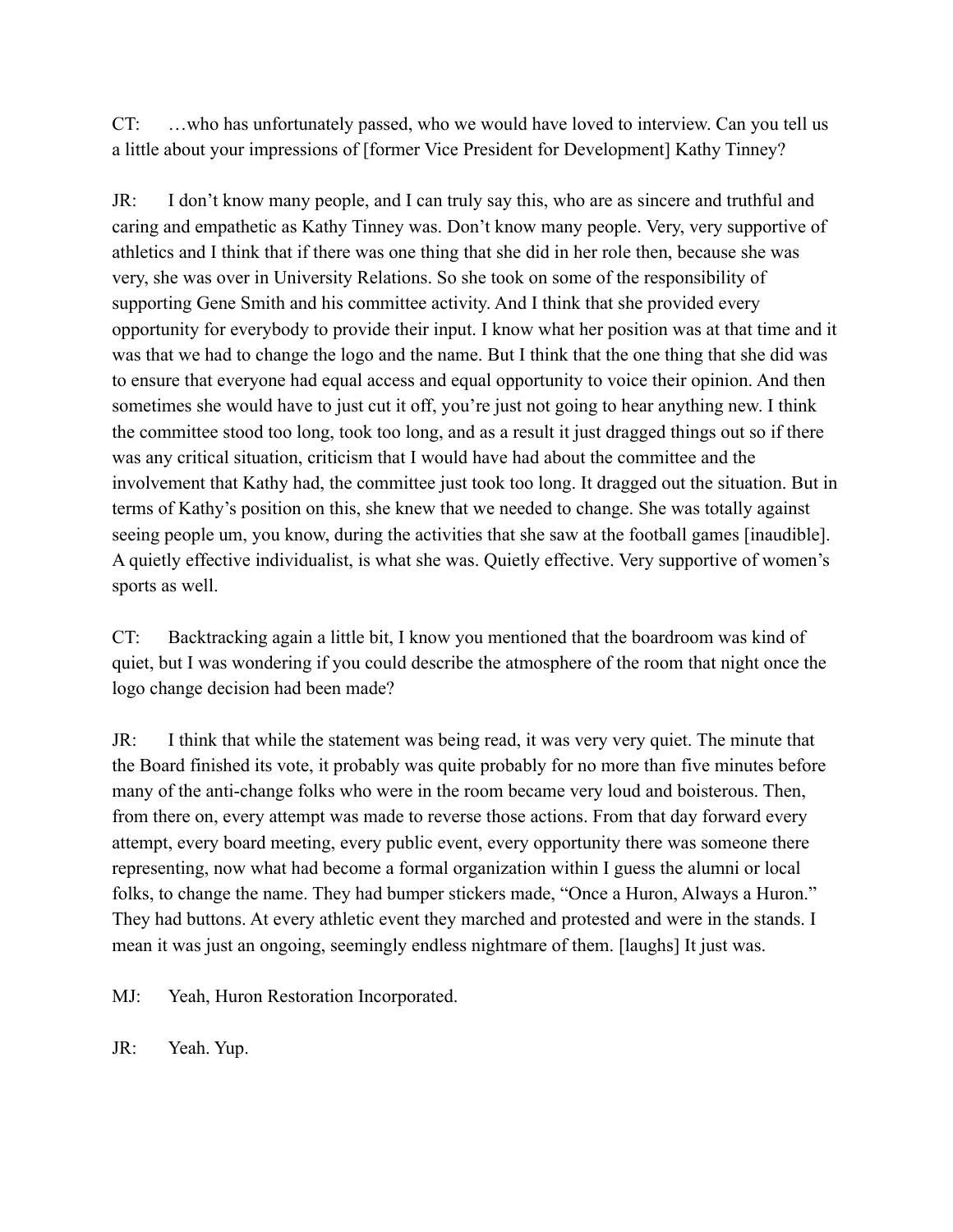MJ: My students have been doing research and part of that research is a lot of these photocopied notes that were sent in. Written on the asks for donations from alumni when they would receive something in the mail, that said "Give to EMU ''. They would send it back with, "Not until you change the name back."

## JR: Oh yeah, yeah.

MJ: And I was wondering if like, did that make a dent in university finances? How big of a threat was that? Like the lack of giving by alumni who might be upset about the logo change?

JR: We were always being told that the alumni were not going to give as a result of the change and what have you, but from those very individuals who would write that, we would go quickly into the database to see, okay what have you done before? And how much are we going to lose?

## MJ: Mhm.

JR: Zero. Or very small amounts that you wouldn't miss it if it had come out of your own checkbook. Your own bank account. I think that the one thing that I can say that maybe was impactful, was that the initiative of going with strengthening a foundation that would do fundraising and building dollars for scholarships and what have you, that got off to a very very slow start. The foundation was there and they had all of these ideas and concepts and growth and development of building a foundation for alumni to give, and I would think that that probably was slowed in terms of going forward. But in terms of the financial impact of these individuals who said it- they hadn't been impactful from the beginning, so we didn't feel that there was any major loss. But I don't think that it would have made any difference either. It would not have made any difference in terms of making the decision and the recommendations that were made. Because how do you measure, financially, the impact of something that negative has on an institution? What dollar amount would you put on it?

MJ: Mhm. Good question.

JR: Yeah. If anything, I would say that it would be in student enrollment maybe. Where the real dollars are. Except for institutions like the University of Michigan, and I will give you one good example, if you'll recall, the impact of a president at the University of Michigan having changed something that was affiliated with the stadium. The University of Michigan stadium, football stadium I believe. The alumni were so angry about it, that they did make a huge impact. Now it was about either the design or color that they had put on the stadium. Uh, how important is that to anything in the world? The color? The design? How important? Something that could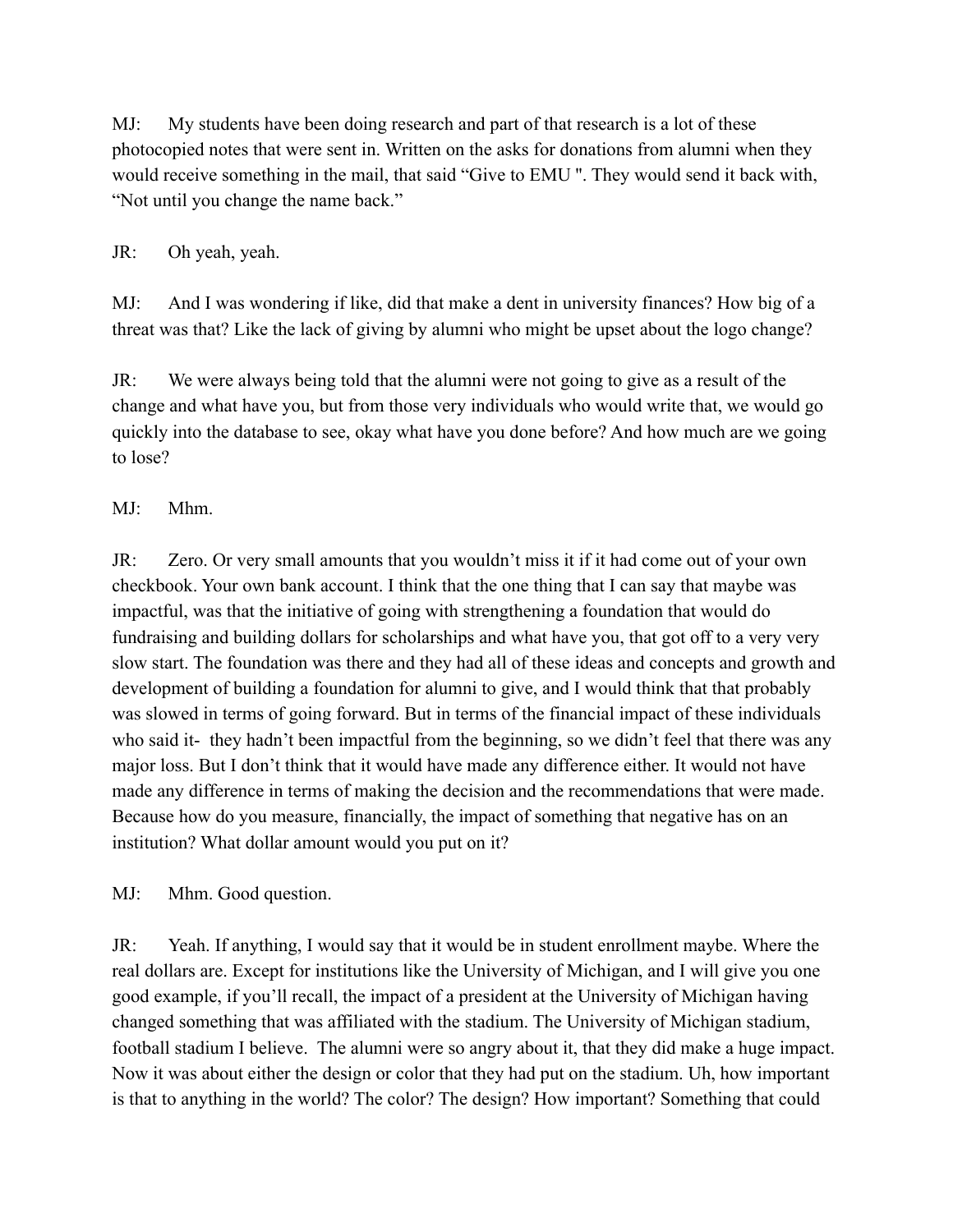be so easily changed, and it did get changed because they made that big of a dent in the dollars that were coming in. And that much noise from the alumni because they had a bigger base. Our base for alumni, comparatively, was nothing. Our base for dollars, comparatively, the decision about a building and its color or design compared to the decision of something so human and so impactful, with the logo, and its impact on a people; think about that. It makes no sense to me what people think is important in their lives. Here we are talking about whether somebody is going to still give ten dollars to the foundation because you changed their logo and wrote it on a piece of paper and sent it in and then when we look we find out you maybe gave ten dollars in ten years. I don't know. But it did not have that great of an impact, the financial [impact], but what did have impact I think is that some of this did spill over to the legislature and we cannot forget that. You can't make a direct connection to the dollars that EMU did or did not get to that cause. But there were a lot of legislators who got involved in this debate about the name change. A lot. Some of them were alumni, others were not, but they jumped on the wagon because that was the next step in where the [pro-Huron] alumni went. They went to the legislators. It's insane for me to even try to comprehend why it was so important, to hold onto a name that was successful with a negative depiction. I will never ever ever comprehend that, never. But they did, they went to the legislator and so can you make a correlation between: did EMU get all of the state dollars that they should have? Because we were going through some financial situations during that time period where we were not getting big dollars from the state. We had to make cuts, we had to reduce some things, but can you make a correlation that the name change had anything to do with the legislative actions that supported the institution? Probably not, but in our heads we maybe could. But nothing concrete. But, we did see some financial challenges from the state level and I will say that I believe that the initiatives with our foundation were slowed, not stopped, but slowed. As a result of not being able to kick off big campaigns and that kind of thing, until years later.

#### MJ: Ok.

CT: I think you kind of briefly touched on how there was talk at the time of the EMU logo change, but you know, EMU was one of the very first institutions to change their Native logo. How do you think the logo change has affected EMU's identity nationally?

JR: Well, somebody had to be first. Unfortunately, it was EMU, we were first. I would say that that is the direct impact of the students and particularly Native American students. Now you talk about being proactive, I think it was their initiative that required us to be first, to take a look at this. Because I do not think that any of the other regional institutions were taking this on. I believe that Central Michigan University had a logo, a Native American logo, Chippewa's maybe? I don't know any of the others. Lots of high schools, but yeah, we were the first and I think that if nothing else we probably provided some insight for those institutions and other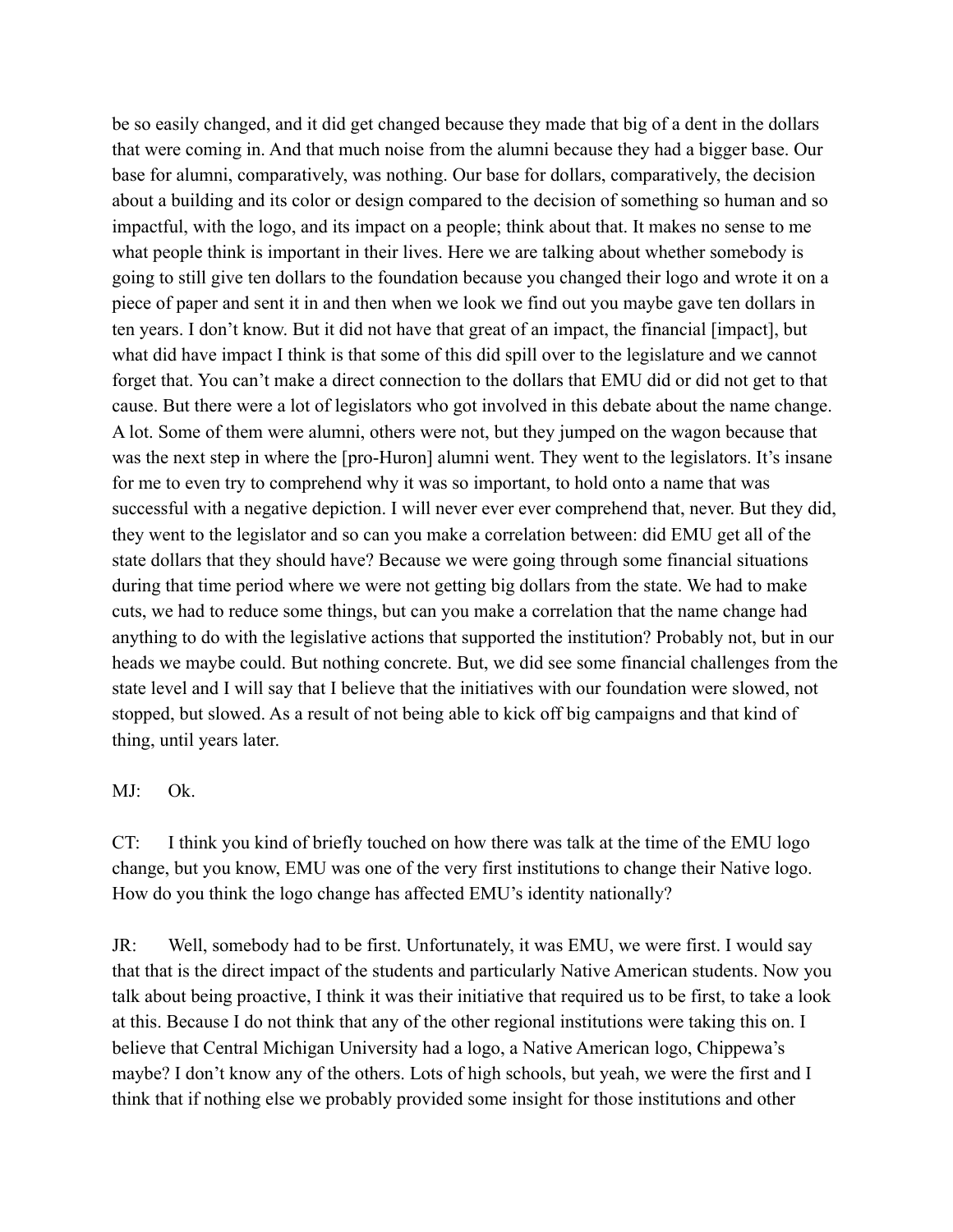institutions, high schools as well as colleges and universities, to take a look at the process. And how it could best unfold. If you are going to take it on, what can you learn from EMU's experience that you can perhaps avoid or duplicate? Well I think that was the influence of it, but somebody had to be first and we were it.

CT: Yeah. Alright, moving forward, is there anything else you would like to say for the record?

JR: Haha! For the record [laughs]

MJ: [laughs]

JR: I think that, for the record, I am personally proud to have been at the institution during a time of such profound change that made a difference. I am proud of the decision that was made. I am proud of the fact that Dr. Shelton had the fortitude that supported his decision to stand for what was right. Again, his statement, and I'd read a lot of Dr. Shelton's statements, but this by far was the most profound that I had ever seen or read that he had delivered. And the sincerity in which he delivered it! It's too bad that that was not recorded somewhere along the lines. So to broaden, to paint this picture that Bill Shelton had somewhat of a southern accent, coming out of Tennessee I believe (so you contrast that with the words that were coming out of his mouth), that a lot of people who have ideas about southern accents. Because we all come with our internal concepts about what "south" means and people who come from the south, but for him, his sincerity and reading this piece that he had written, and then making that recommendation- it is a lasting piece of history that I think even to this day is not fully appreciated by the people who will come after. [The people] who were there when it was happening and who will come after, because most of the students coming in now, they are Eagles. They don't have the history about [the] Huron. They may learn about it in history class some place, maybe there are some faculty members who still remember and they bring it up in a class discussion or something like that, or similar activities like this where it is an actual assignment. But, the students who came after that, they came as Eagles. That is the profoundness of it. That we went through all of that and now the students are Eagles and they could have cared less about what happened back with the Hurons because it is gone. It is done. We are not doing it anymore and it was the right decision, the right recommendation and I think that Bill Shelton probably paid a price in his presidency for that decision. But it was so the right decision, to make that recommendation.

MJ: You know, in my first conversation with Shelton, on the phone, just like how I called you. I called him and he didn't know who I was and he was [laughs] he was a little cagey at first, "What do you want? You're calling from EMU."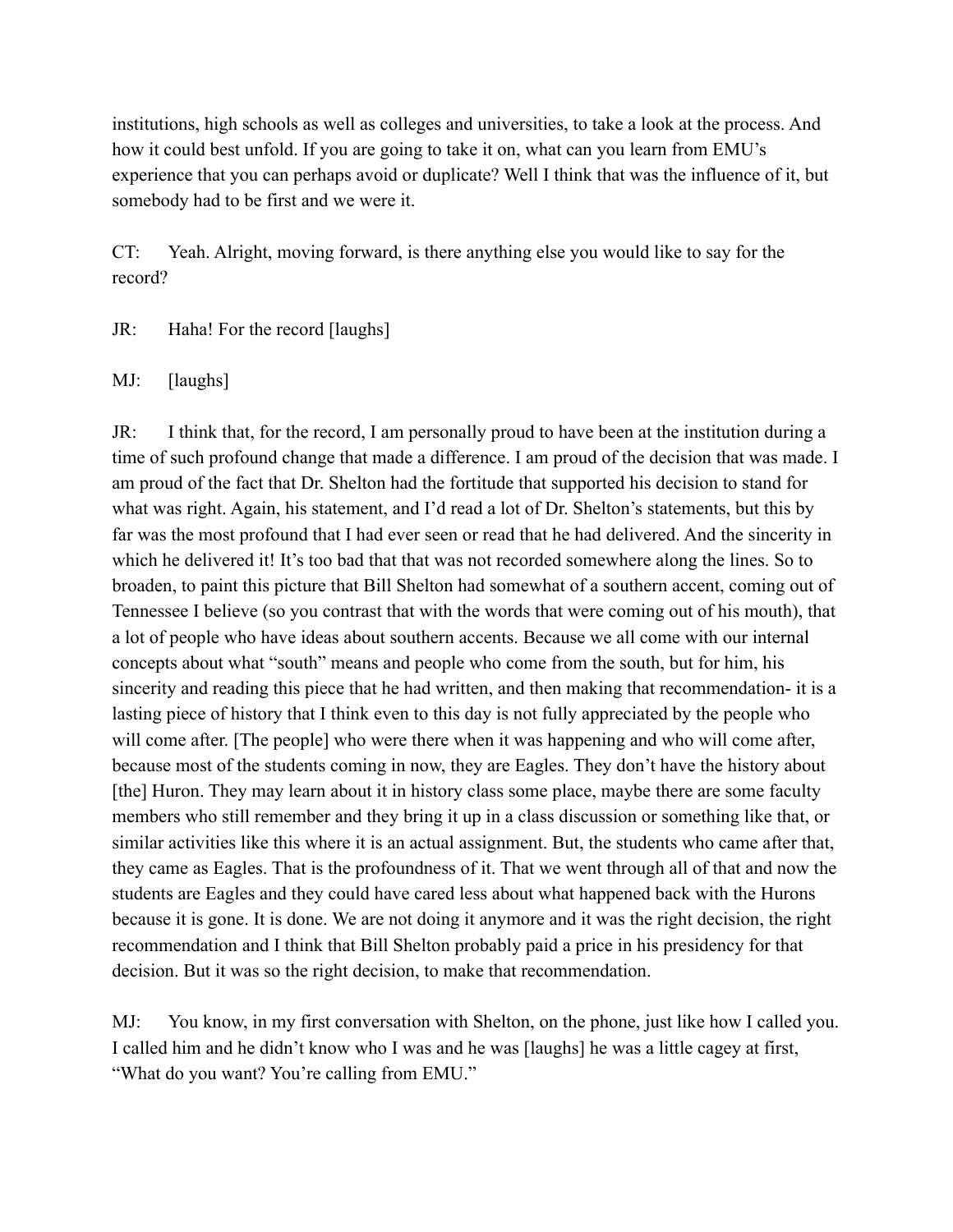## JR: [laughs]

MJ: So I told him what we were doing, and I said "There is an oral history project that we would like you to be a part of it," and he was like, "What is it about?" And I said, "It's about the logo change." And he was just like, "Ugh. I knew it. You know I did other things while I was there, right?" I thought maybe that he was afraid that that was all he would be remembered for. Not that that's something entirely bad to be remembered for, it seems like a good legacy to leave, but I could tell he would have rather been interviewed about another, maybe a different facet [of his tenure at EMU].

## JR: Yeah.

MJ: Because it was something that he was so um aligned for. And when we interviewed him, it was really poignant, at one point when he talked about, "Here I was, I was a brand new president, and immediately I'm finding myself in the boardroom between Robb, Richard Robb, and I think maybe Regent Clifton…"

## JR: Mhmm.

MJ: "…just being reamed out by the public. You know, just being ripped and I had to just sit there and take it." But that must have been kind of good for you and other people to see that part of his character, that he maybe would not lash out the way other people might. That he would just absorb the criticism. Did that go through your mind?

JR: Well I think that, I think more than anything, you know when you take on those kinds of high level positions and what have you, there is a level of expectation that some of that comes with the territory. So you know that coming in. You know if you're a seasoned leader, I am sure that that is not the first that he had to sit and hear something that he really didn't care to have to listen to, even when he was at Kent State. But in this instance, he was so new.

MJ: Yeah.

JR: I mean they would jump all over him, from that point, and again if we had to do it all over again, is that the right thing to do. They should have taken care of that before he came. After all, we're talking about '88: they had a whole year if not longer to have done that. I believe he started his presidency in '89. So they waited. They certainly didn't take it on when John Porter was there, why not? Why?

MJ: In your words, why didn't they?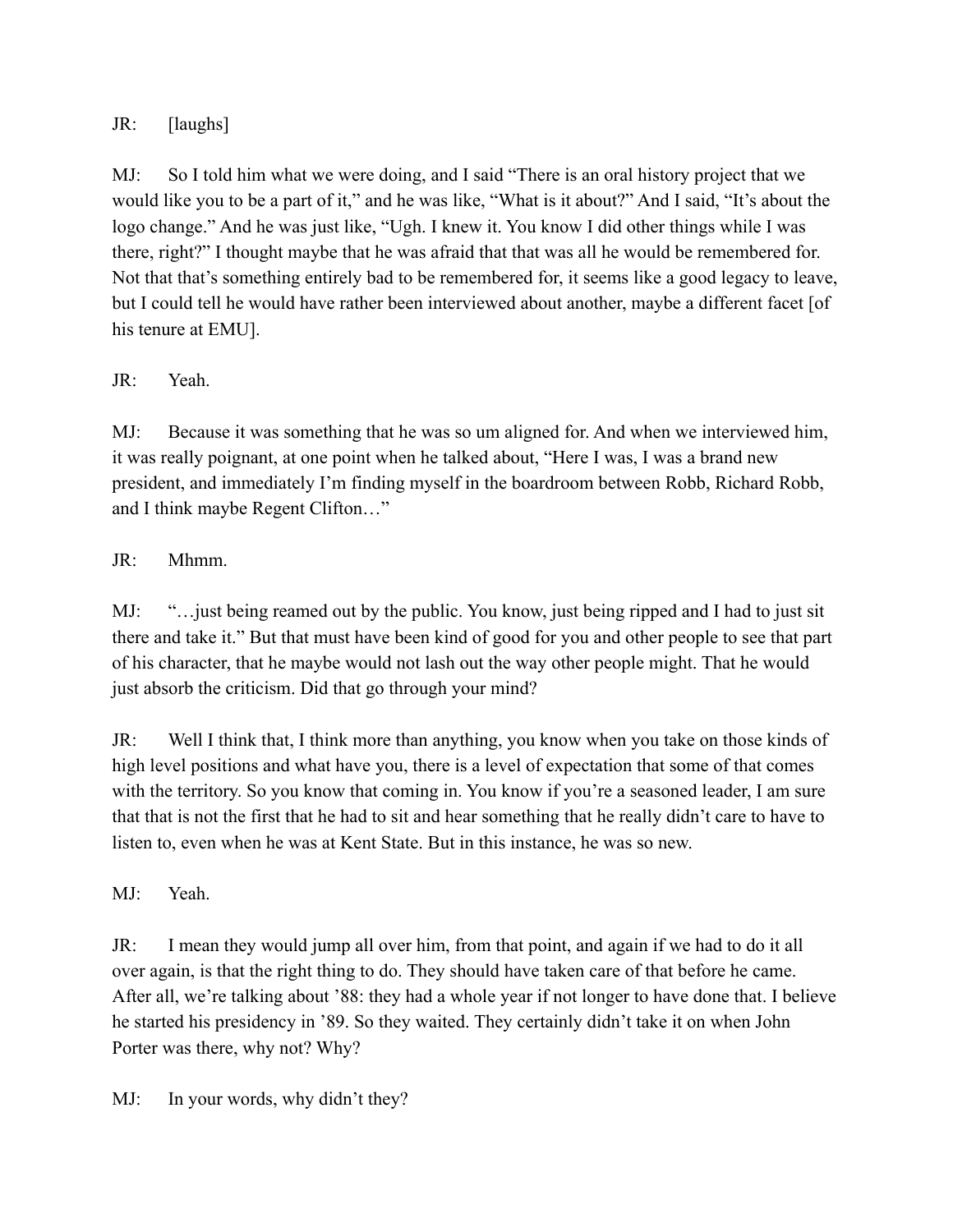JR: Good question!

MJ: Hmm.

JR: I mean John Porter, I think, was president for ten years. I worked with him over those years and maybe they did and he said "I am not touching it," who knows?

MJ: Hmm.

JR: But it fell on Bill Shelton and truly did somewhat define his presidency and is totally, you are right, there's nothing wrong with that being part of your era.

MJ: Mhm.

JR: Because you made a profound decision, but there is so much more to higher education than a doggone logo.

MJ: [laughs]

JR: [laughs] So much more!

MJ: Yeah.

JR: And I think that it was that and his aligning with the AAUP, not with the Faculty Council, and not with the union, that also kind of went parallel in terms of defining it, because that union was…it was, you talk about awful. They too were awful! And I am never taking that out of my comments either, because they were awful. They just were. Way over the line in terms of being a union versus being an academic policy maker for the institution coming from the faculty. That should be separate. But they were enmeshed in and involved in every aspect no matter what and there were individuals who took advantage of the logo issues to support their union position against the president. They aligned.

MJ: We have another oral history series in development now about AAUP so maybe we will have to have you back on that one.

JR: [laughs] Yeah, interesting topics!]

MJ: Yeah. Ok.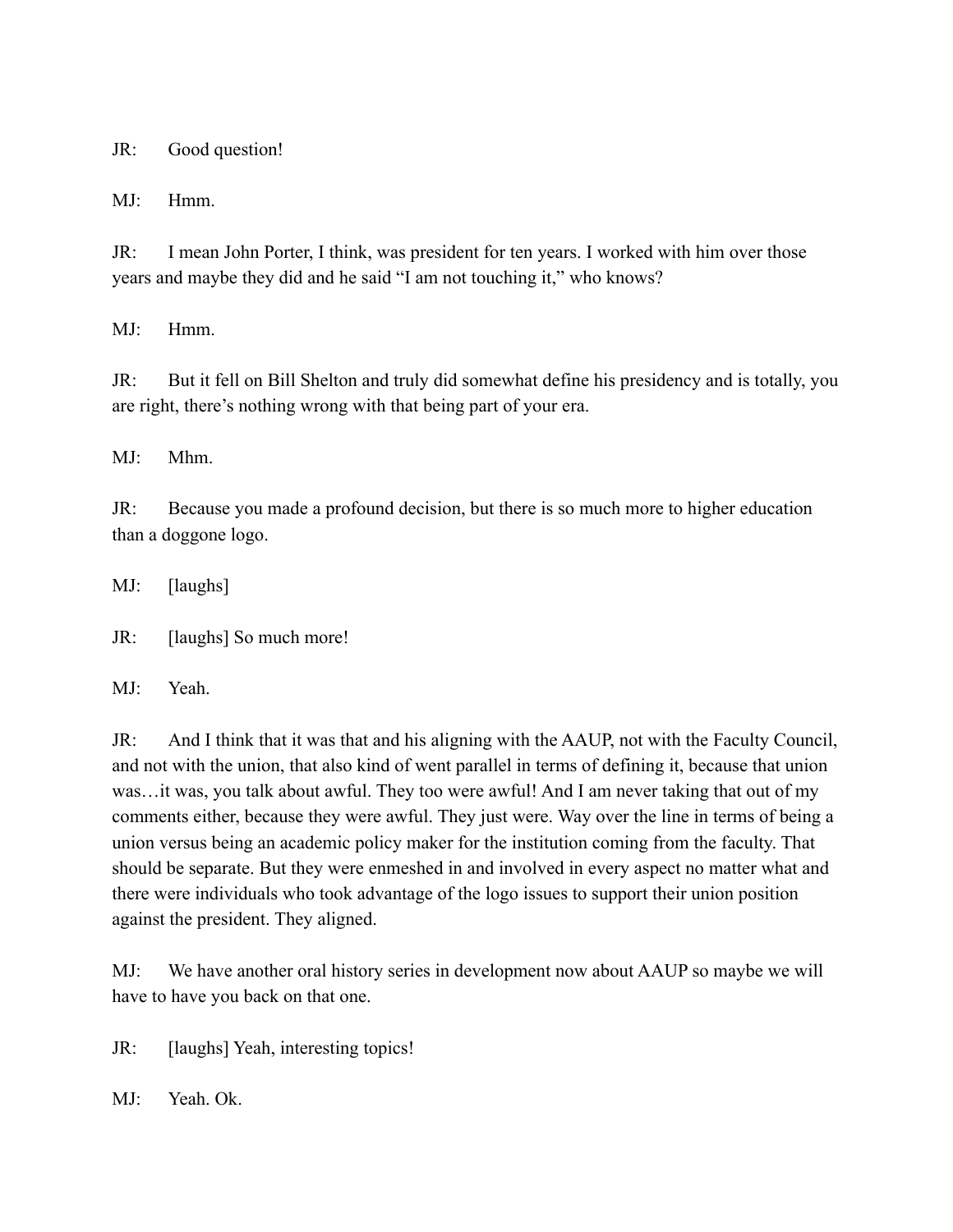CT: Ok.

JR: I am looking at my watch because I do have to go shortly.

CT: I just have one more question…

JR: Ok.

CT: …and then we are done. I know you mentioned Roy Wilbanks and Courtney McAnuff, is there anyone else you would recommend us speaking to?

JR: I think you heard you say that you did talk to Tony Derezinksy and Rich Robb, right?

MJ: Mhm, yup.

JR: Did you talk to Jimmy Clifton?

MJ: No, but he is on my short list!

JR: Yeah, I think you should. He [is] sometimes here in Michigan, he is between Michigan and Florida most times, but yeah I think you should.

MJ: Ok.

JR: Those would be the individuals that I would suggest that maybe you touch base with and then they may have some recommendations as well. I don't know if you have talked to any of the supporters of keeping the logo.

MJ: That is what I will be after this class is over.

JR: Ok.

MJ: Hopefully with some student volunteers like Cheyenne, maybe, you want to help [laughs].

JR: [laughs]

MJ: I have some names from that organization and I have talked to a few of them too.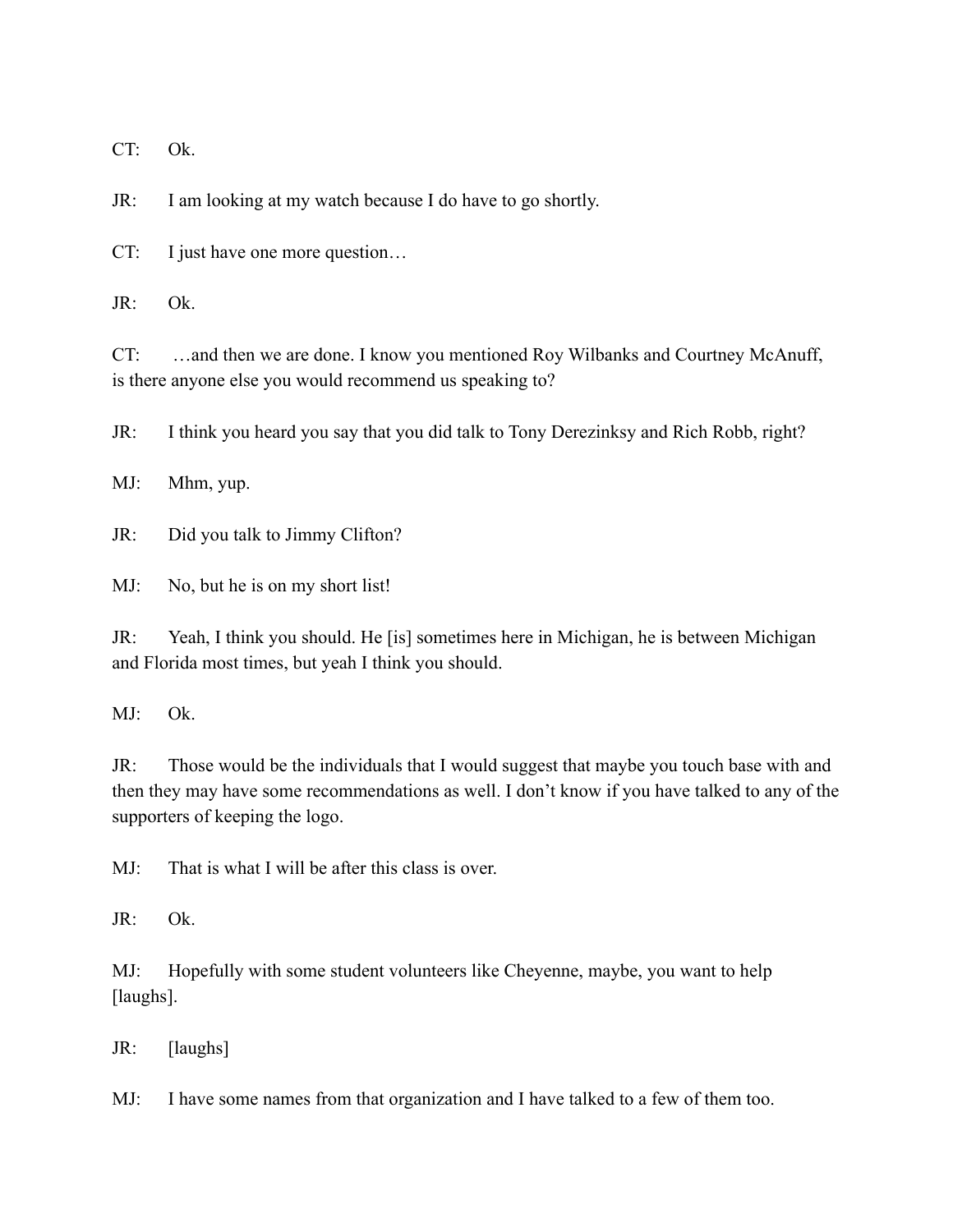JR: Yeah, yeah. Hmm.

MJ: So…okay.

JR: Interesting times, very interesting times.

MJ: Yeah. Well thank you so much!

JR: Yes, it has been very very, it's been delightful, it made me really start to think back about those days when we were going through it. It was an experience, one that I shall never forget [laughs]

MJ: Well I hope that these oral histories make it so not many people do forget.

JR: Yeah. Well what I am hoping is that oral histories will help us to not repeat the mistakes of the past.

MJ: Yup.

JR: I'm not convinced that that is the case, but….

MJ: We're trying.

JR: Yeah, it won't be because of lack of trying.

MJ: Yeah, yeah, and I have to say that you are just a wonderful interviewee. I feel like that you know what the importance of oral history is and you really, I couldn't think of a better person for Cheyenne, a beginning interviewer to sit with, this was just wonderful, thank you.

JR: Thank you for the compliment, I appreciate that. Cheyenne, I have enjoyed talking with you and I don't see you on the screen. Is she with her cat?

CT: Oh, no, no, I am still here. [laughs] The cat, I got my sister to take care of the cat. Um, he's so naughty.

JR: [laughs] Yeah, so if something comes up after this, that you want some clarification or anything like that, but I would like to hear it before you publicize it, if you don't mind. But it has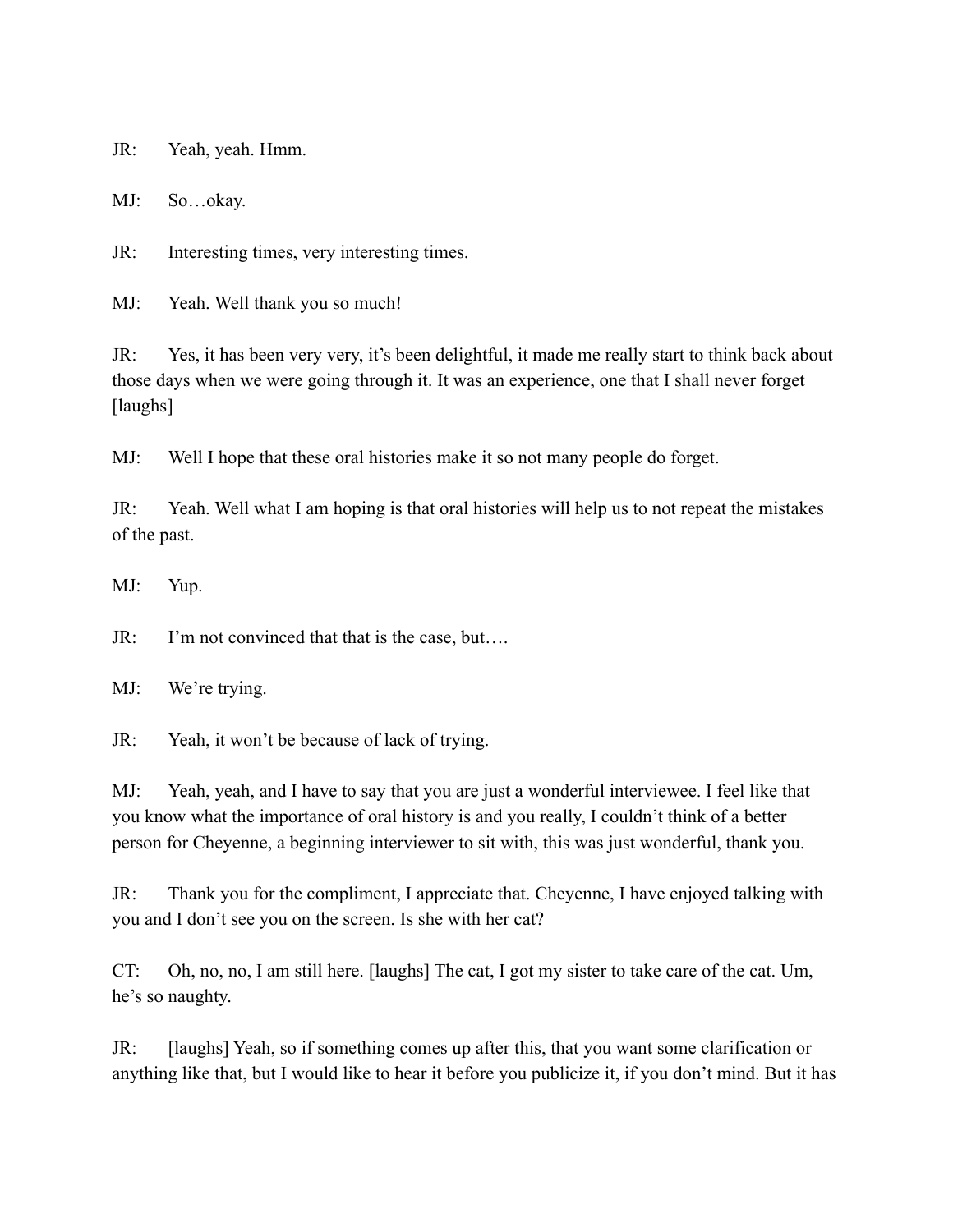been enjoyable. You too have an interesting background in what you have been raised and more importantly I liked hearing that you challenge, that is good.

CT: Thank you, thank you!

MJ: Yeah…

JR: Really good. That's good. That is how we implement change- to just challenge it a little bit, make people think differently about, or seeing just another little bit of a difference inside of something, and if they stay where they are that is one thing. But it is not because they have not been shared with what another side is and then you make a decision and move on. But if you are anything like me, you will continue to try to convince and that is good. That is what we are supposed to do.

MJ: Mhm, mhm.

CT: Mhm.

MJ: Man, do we have to hang up?

[all laugh together]

JR: Unfortunately I have to go and try to get more shots in arms for this vaccine. We're spiking here in Michigan and I have been setting up vaccination clinics all over the city of Detroit. I think that we have done a really good job with the older population in the city, but now it is hitting the younger population. I think that our rollouts strategy from the national perspective was to stop the spread amongst people who were dying the fastest and those were the older populations, so we should have been able to in a country this size. With this amount of resources, to have been able to do both rather than do these levels because now the group that we have now put aside, they're being hit the hardest.

MJ: Mhm, mhm.

JR: The forty and younger, twenty to forty year olds, they are in hospitals now.

MJ: Mhm, mhm.

 $\text{IR} \cdot \text{Lots}$  of them.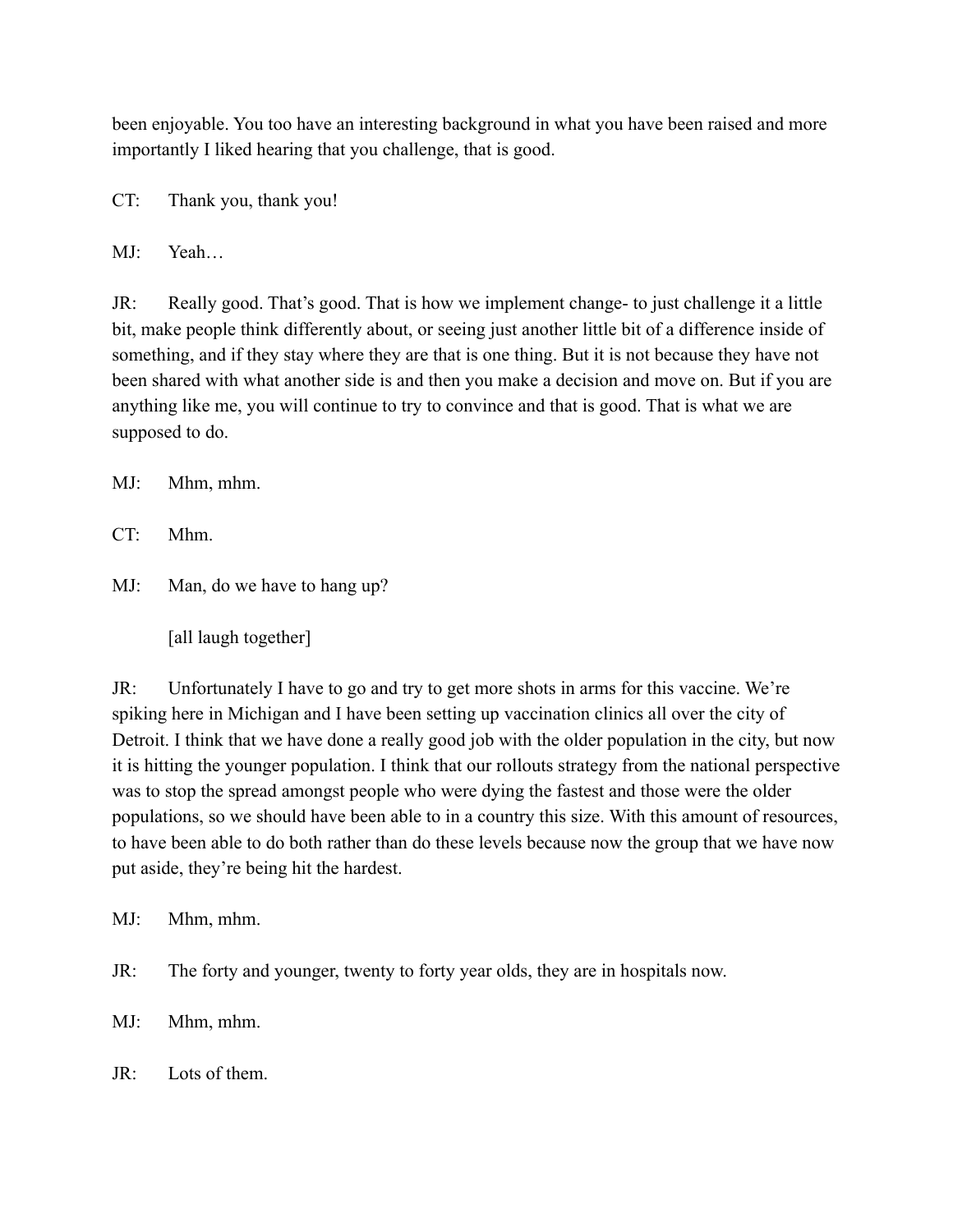MJ: Yeah.

JR: Yeah and we cannot get them to give the shots so we have a lot of other people that we are pushing to get shots in arms. Even if we get one shot in, it is better than none, because it gives some protection, but boy it just, convincing some people that, to take it…

MJ: Yeah…

JR: It is beyond my comprehension because I keep saying to people that the virus kills. The vaccine has not killed anybody and if someone did die as a result of the vaccine, it is not at the same level as people who are dying of the virus. It's a no brainer here.

MJ: Yeah. Yeah. I still see and hear friends say things like, well so and so got it after the shot, and I'm like yeah okay them and the other .00000008% of people who have had that happen, yes. But don't…

JR: Yeah, they never promised…the virus never promised that you would not get it, but they are saying that you are not as ill and you're unlikely to die as a result of getting it.

MJ: Right.

JR: But with no protection, there is no guarantee.

MJ: Yeah.

JR: And your odds are greatly against you if you have no vaccine.

MJ: Yeah.

CT: Mhm.

MJ: Well I am glad you are doing that.

JR: Thank you!

MJ: Yeah [laughs]

JR: Have a great day, both of you.